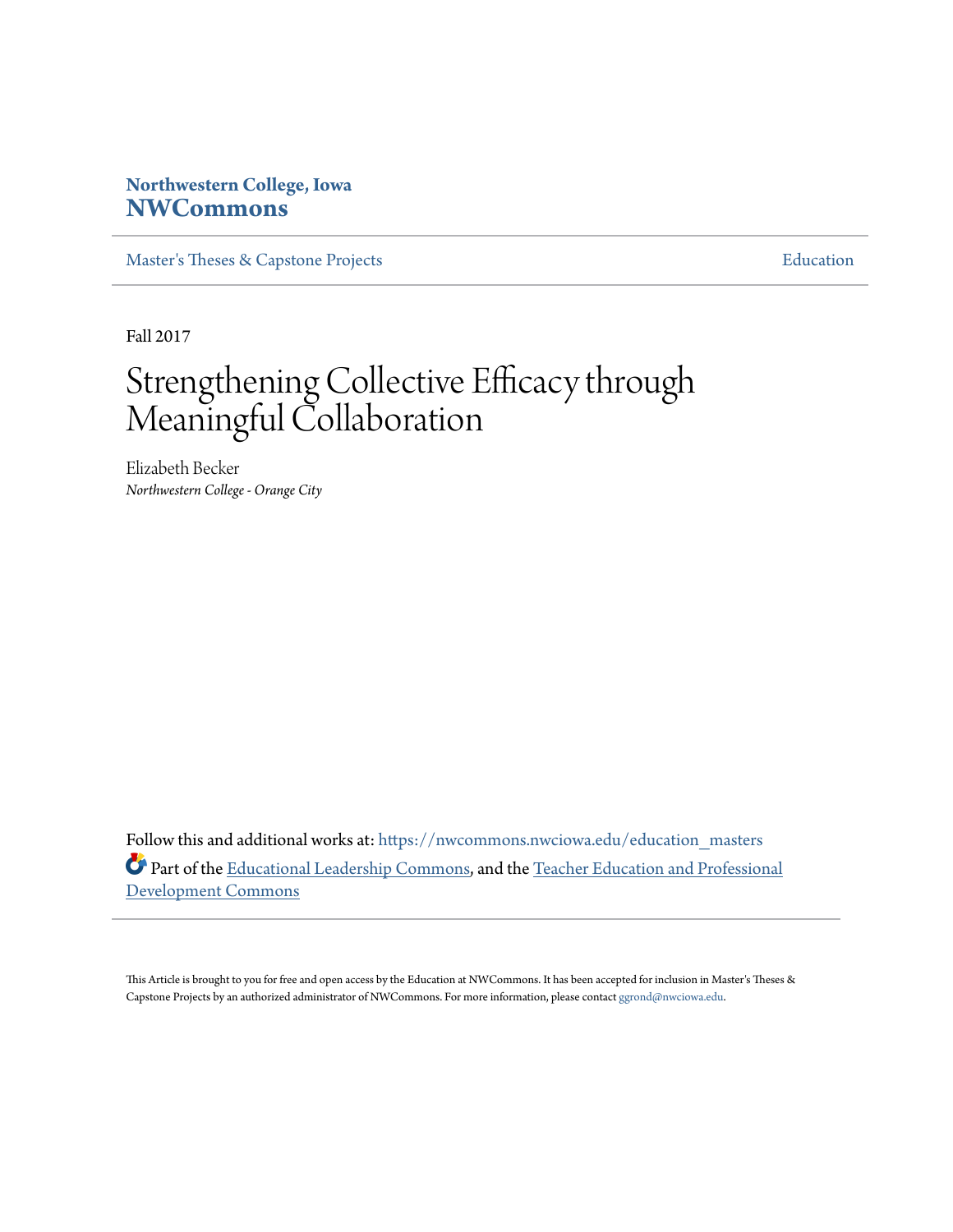# Running head: STRENGTHENING COLLECTIVE EFFICACY 1

Strengthening Collective Efficacy through Meaningful Collaboration

Elizabeth Becker

Northwestern College

December 2017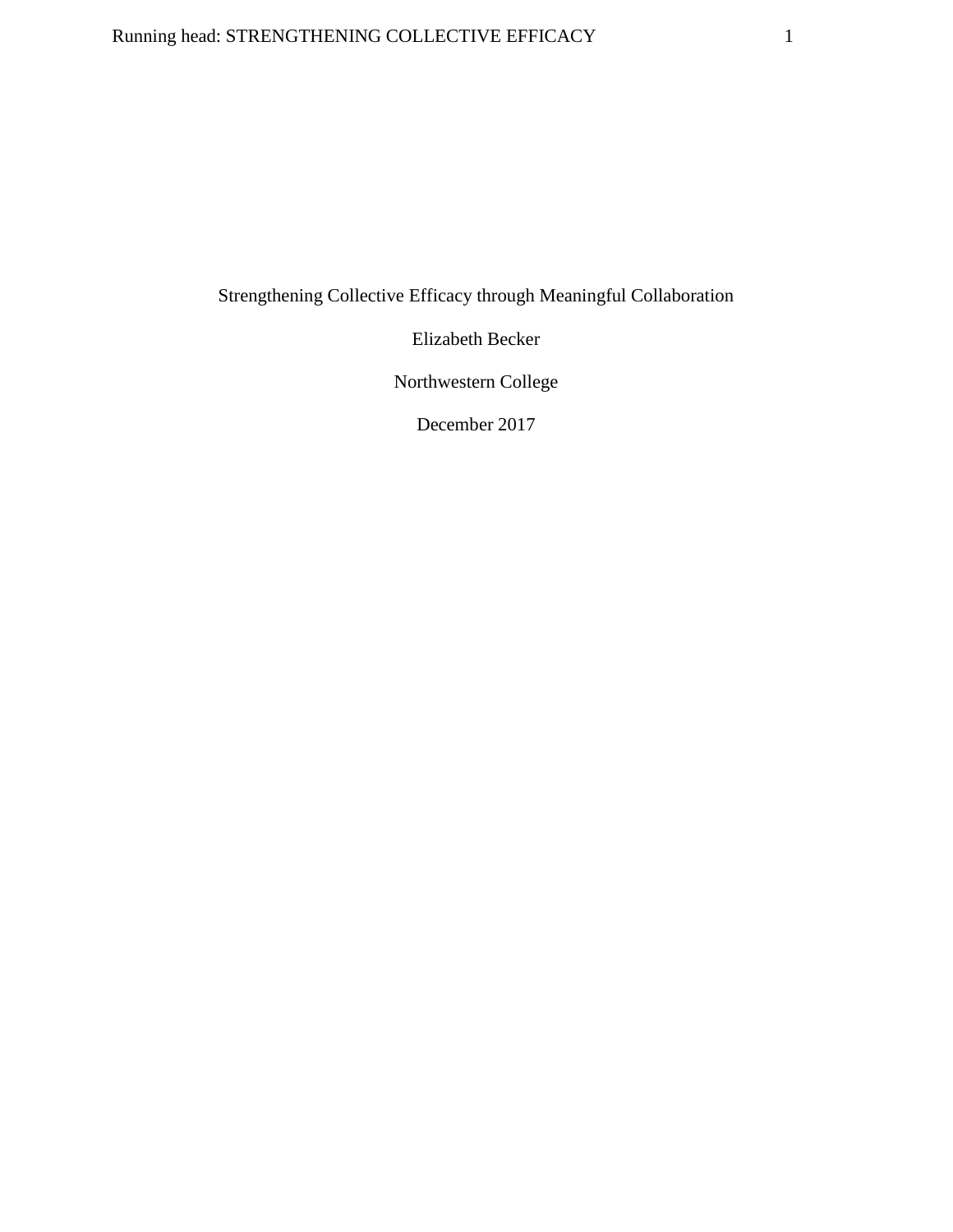#### Abstract

The purpose of this action research project was to determine if there is a correlation between the implementation of structures and processes for meaningful collaboration and the level of collective efficacy in a professional learning community. A combination of the level of trust among the team and the dedication and prioritization of time were critically considered over a period of nearly two months. Data was collected through quantitative surveys and qualitative observations. Analysis of the data collected suggests the fourth grade team's collective efficacy was strengthened as structures and processes for meaningful collaboration were implemented.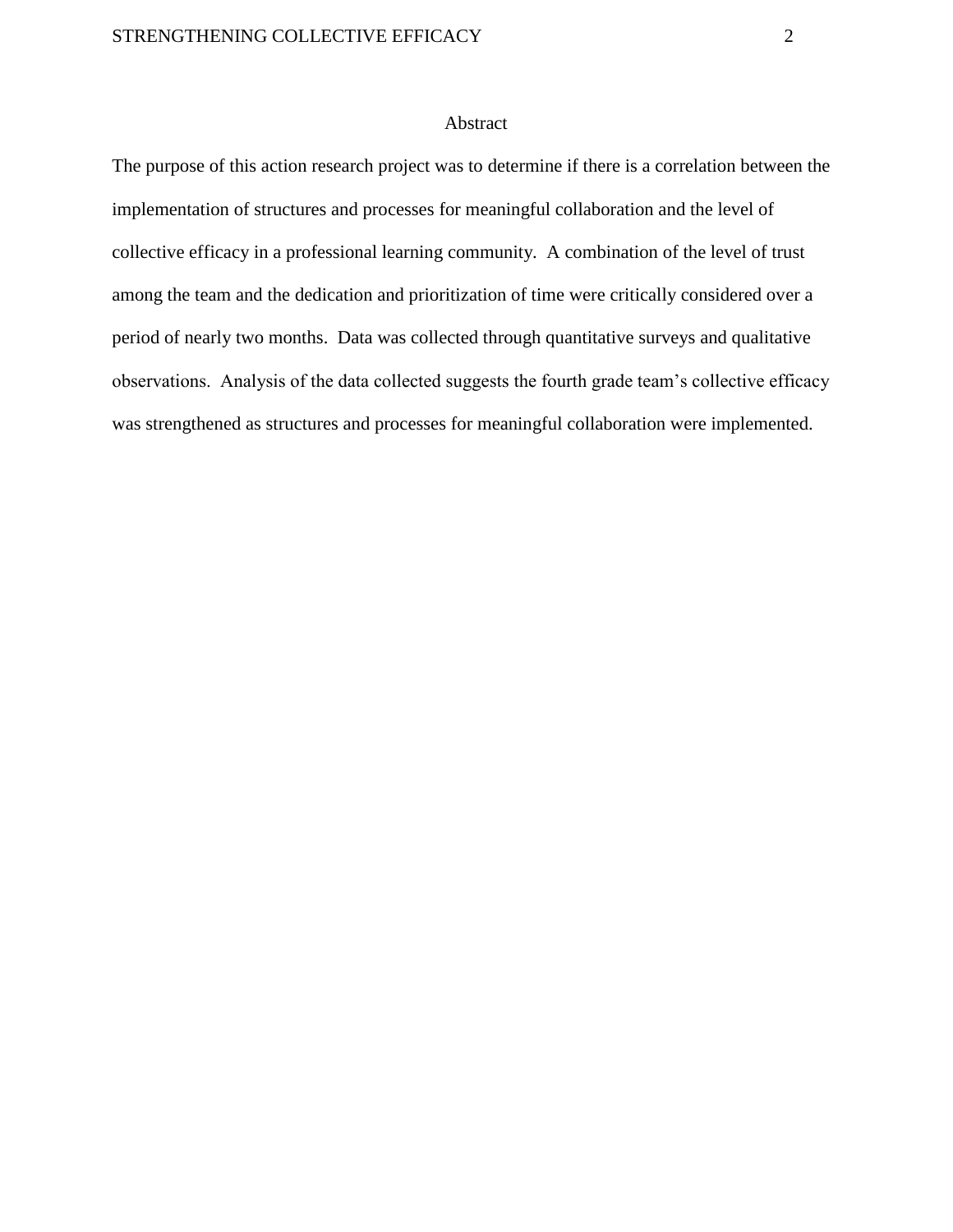#### Strengthening Collective Efficacy through Meaningful Collaboration

Many of the practices found within collective teacher efficacy revolve around meaningful collaboration and collaborative inquiry. The teacher researcher planned to focus on creating, improving, and implementing structures and process that fostered engagement in meaningful collaboration and allowed opportunities for collaborative inquiry. This research was proposed to affect the work and effectiveness of the fourth grade professional learning community (PLC).

Upon learning collective efficacy is the number one factor of influence on student achievement, the teacher researcher was eager to learn more. Questions of why, how, and what surrounding the implementation of collective efficacy became the forefront of the research process. A focus on collective efficacy, partnered with collaboration, within a grade-level PLC would allow the fourth grade team to make a greater impact on the team's collective action and knowledge, as well as student achievement. Currently, the fourth grade team is scheduled to collaborate twice a week, once on Monday afternoon for approximately an hour, and for another forty-five minutes on Thursday mornings. The bulk of this time is currently spent understanding and developing essential learning standards and working through the details of professional responsibilities as classroom teachers. Little time is spent planning, identifying learning goals, success criteria, and analyzing student work. The focus of this research is to implement structures and processes to foster meaningful collaboration in order to strengthen the team's collective efficacy.

The fourth grade team's success data have struggled over the last couple of years, and it is believed it is related to a lack of intention and purpose with planning and finding shared meaning on effective practices. Collaboratively, there are over ten years of fourth grade classroom experience on the grade-level team. Combined intellect, when shared and trusted, is a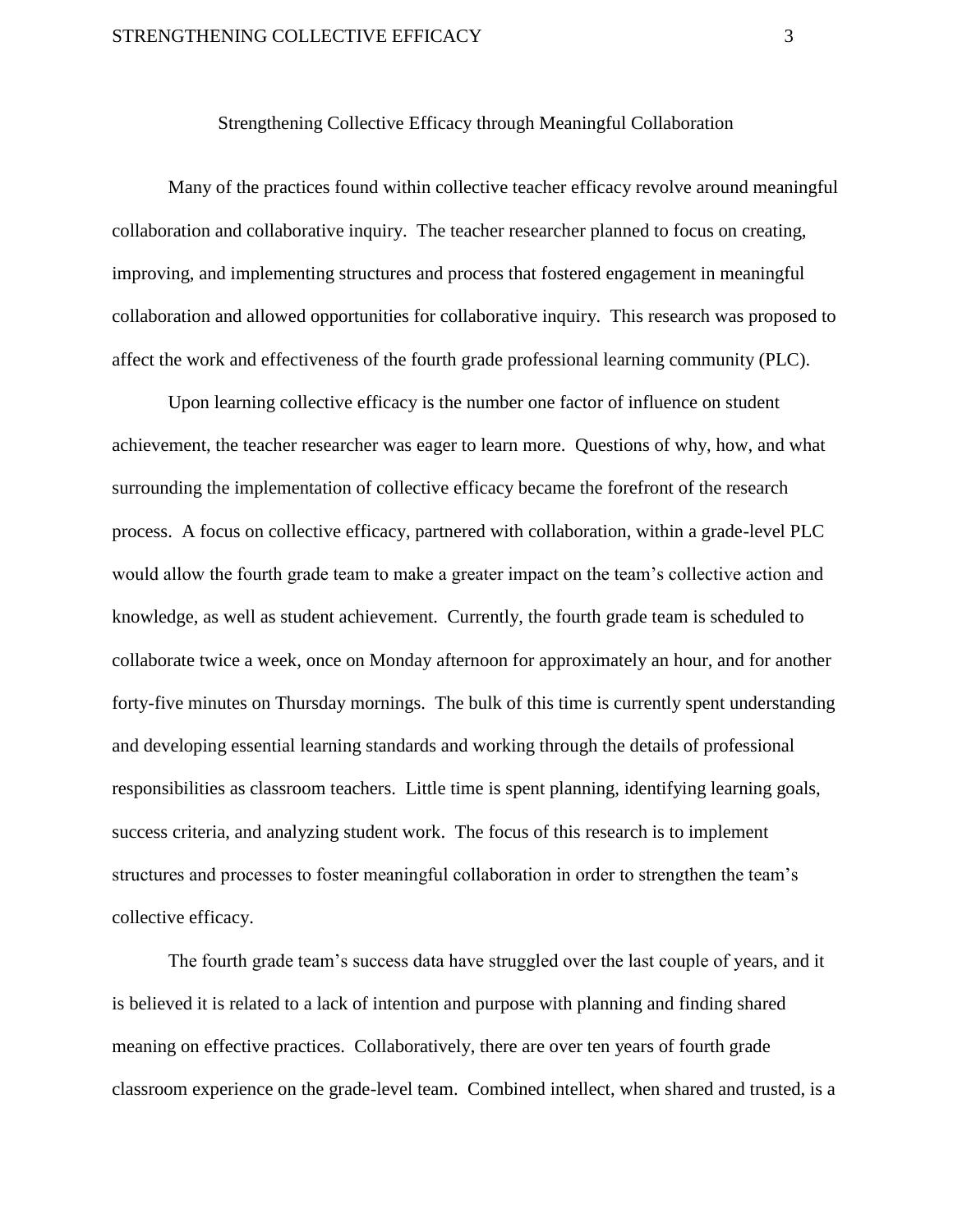powerful tool. Team goals should be rooted in the mindset of using the group to improve the group. With the addition of a new team member, it was decided the fourth grade team would be intentional with collaboration. The driving question behind this research project is: How will creating structures and processes for meaningful collaboration strengthen efficacy in a gradelevel professional learning community?

#### **Literature Review**

To understand collective teacher efficacy it is valuable acknowledge self-efficacy. Selfefficacy was made known by psychologist Albert Bandura forty years ago. Bandura (1977) defines self-efficacy as "the conviction that one can successfully execute the behavior required to produce outcomes" (p. 193). It is one's belief that by making a commitment and working hard, you can achieve desired results. Self-efficacy is comparable to Carol Dweck's (2006) theory of growth mindset. In the realm of education, teacher efficacy is a teacher's individual belief in their competence to implement the fundamental actions to impact student learning and achievement (Prothero, 2008). A teacher's self-efficacy beliefs vary with context. For example, a teacher's efficacy levels may be high in regards to teaching math, but are lacking in regards to writing instruction.

Over the last ten years, research has shifted its attention towards collective efficacy. Collective efficacy refers to "the judgements of teachers in a school that the faculty as a whole can organize and execute the courses of action required to have a positive effect on students" (Goddard, Hoy & Woolfolk Hoy, 2004, p. 4). This belief is the only the beginning of fostering collective efficacy. Bloomberg and Pitchford (2017) recognize collective efficacy is also "the result of collaborating *effectively* over time, through thick and thin, collaboration that results in the groups collective *belief* in their power to effect positive change" (p. 13). Collective efficacy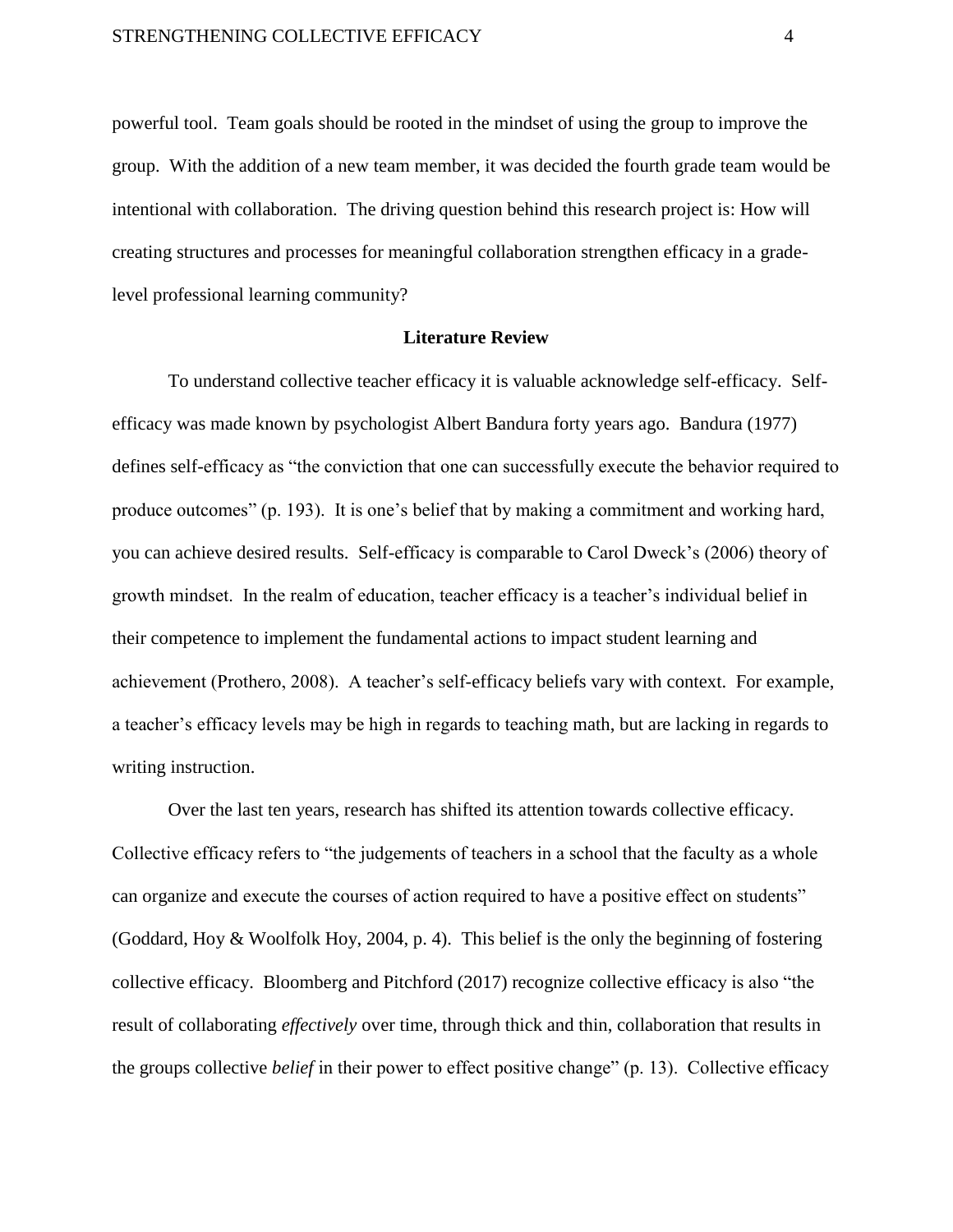is more than positive thinking. It is more than common planning time. It is a mindset shift that fosters collective action. It is using the group to improve not only student performance, but to improve the group itself.

In 2009, John Hattie published *Visible Learning* and shared with the world his research on the various influencers on student achievement. At the time, Hattie ranked one hundred and thirty-eight influences. Since then, Hattie has updated his list of influences to nearly two hundred factors (2016). These influences each hold an effect size. An effect size of .40 is considered an average year's effect on student achievement. At the top of this list, with an effect size of 1.57, is collective teacher efficacy. Collective efficacy has greater influence than factors such as response to intervention (1.07), classroom behaviors (.63), and even socioeconomic status (.54) (Hattie, 2016).

According to the work of Bandura (1977) and Goddard et al. (2004), there are four sources of efficacy that build both self-efficacy and collective efficacy school-wide. They include mastery experiences, vicarious experiences, social persuasion, and affective states. Mastery experiences are the most powerful source of collective efficacy. When a team experiences success, and associates success with the collective action of the team, collective efficacy increases and the team moves forward with the expectation that it can be repeated (Donohoo, 2017). Vicarious experiences, also known as models of success are the second most powerful source of collective efficacy (Bloomberg & Pitchford, 2017). When teachers have the opportunity to observe effective practice in other classrooms or schools, they are able to convert that experience into their own ability to create effective practice. The third source of collective efficacy is social persuasion, or feedback. Efficacy is strengthened when teachers are given quality feedback by a credible source. The final source of efficacy is a teacher's affective state.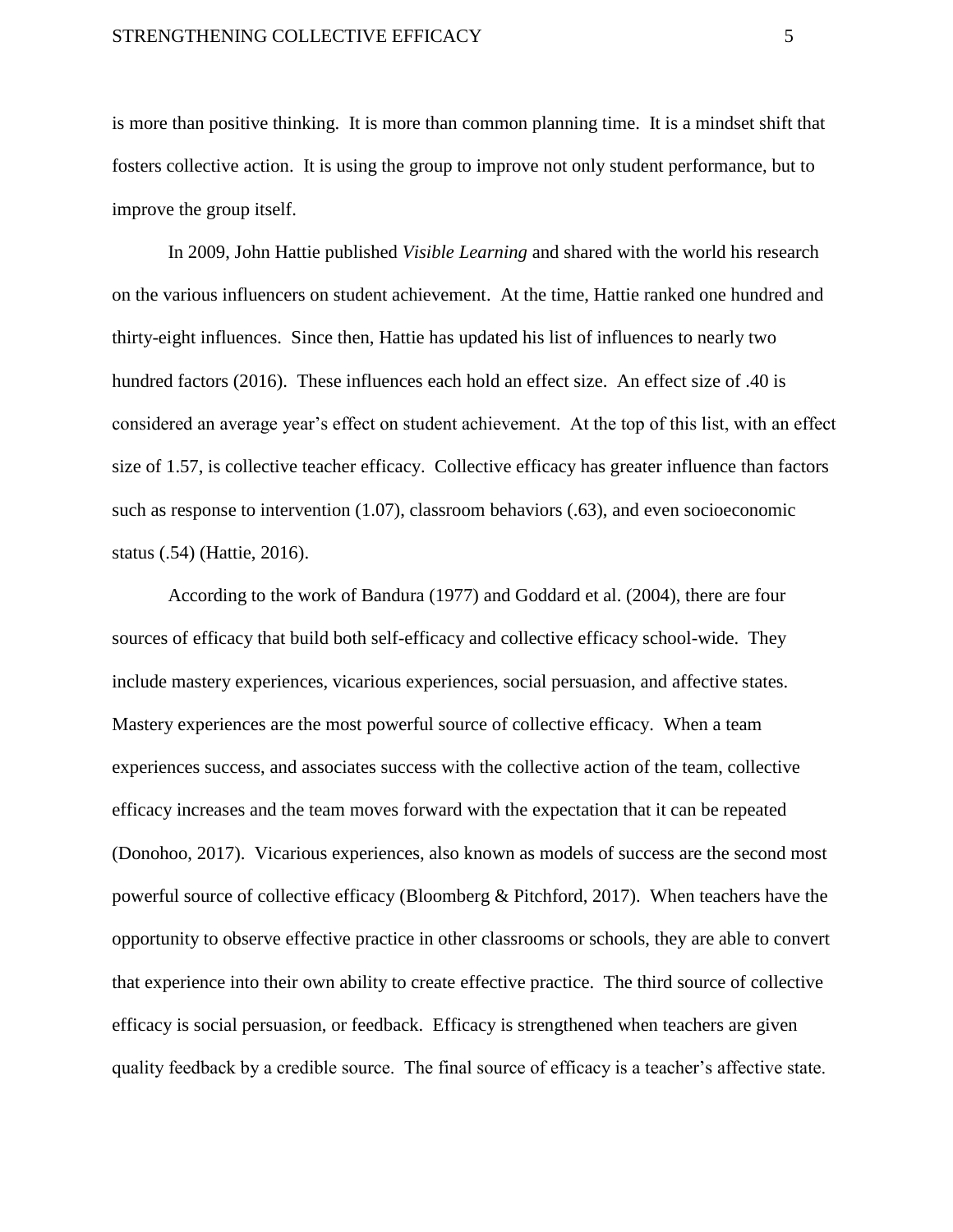Teachers must feel safe in order to build trust. When a team has built trust together, more ideas are shared, mistakes are embraced as learning opportunities, and a safe environment for all is created. These four sources must be cultivated and planned intentionally in a school environment. Through this process, a thriving learning culture is created for both teachers and students.

Donohoo (2017) unpacks a theory of action for fostering collective efficacy and shares six enabling conditions for collective efficacy. "The theory is fostering collective teacher efficacy to realize increased student achievement, and it involves creating opportunities for meaningful collaboration, empowering teachers, establishing goals and high expectations, and helping educators interpret results and provide feedback" (Donohoo, 2017, p. 35). The six enabling conditions are advanced teacher influence, goal consensus, teacher's knowledge about one another's work, cohesive staff, responsiveness of leadership, and effective systems of intervention (Donohoo, 2017). Through these six conditions, and attending to the theory of action, there is a greater chance of fostering collective efficacy.

Donohoo (2017) suggests, "rather than leaving it up to chance, it is timely and important to consider how collective efficacy beliefs may be fostered" (p. 27). With such a high effect size on student achievement, collective efficacy should be a top priority and the center of efforts made by schools. Fostering collective efficacy is determined by the perceptions of the staff and the shift in beliefs in their ability to impact student results (Tschannen-Moran & Barr, 2004). In order to foster collective efficacy and provide opportunities for teachers to experience the four sources of efficacy, a team must develop and implement well-designed processes and structures. These structures and processes must be developed with a sense of urgency.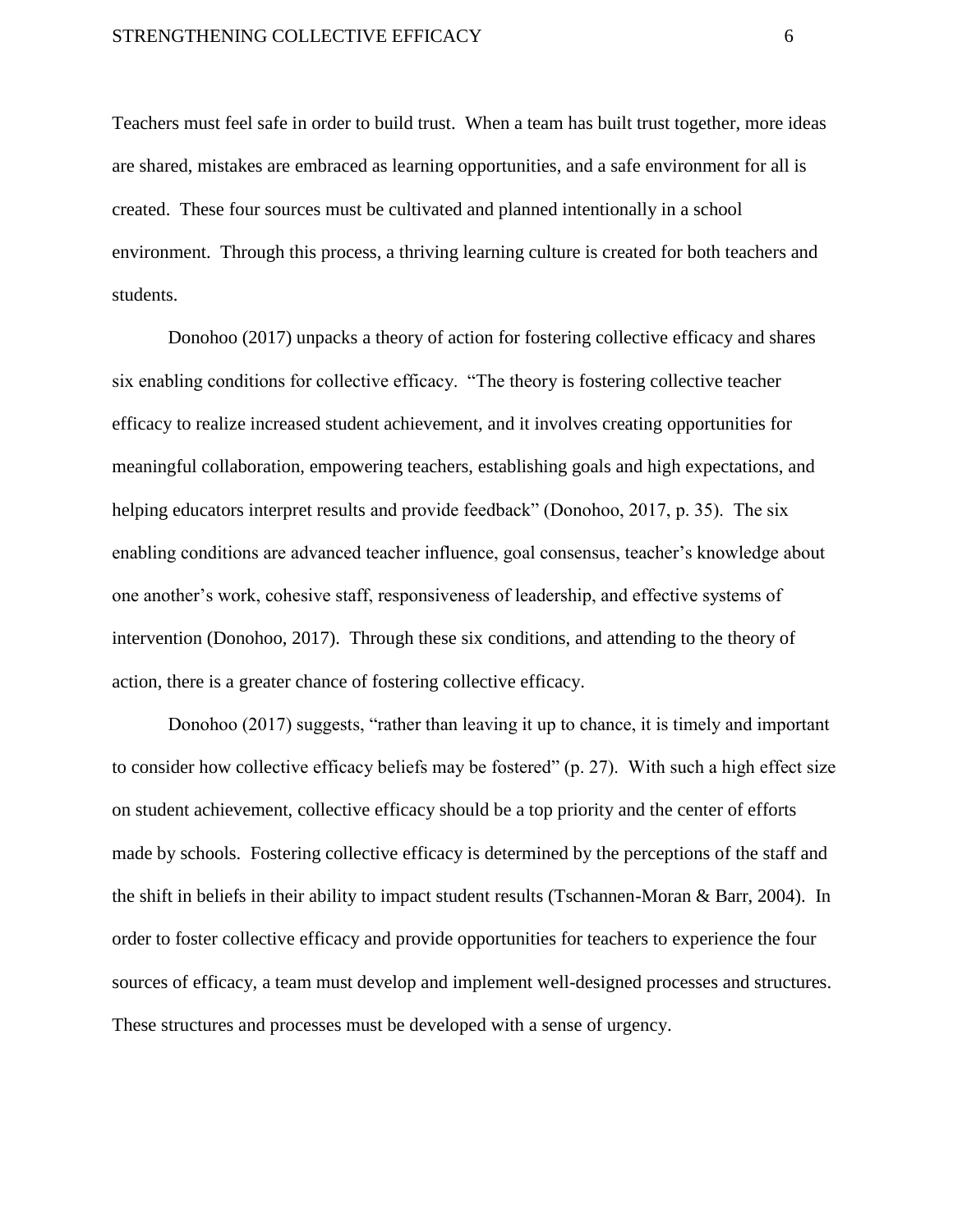Though there is no failsafe step-by-step process teams can take towards increasing collective efficacy, a strong place to start is creating opportunities for teachers to engage in meaningful collaboration. Meaningful collaboration is "the activity of learning together to generate new ideas, solve problems, and collectively improve practice" (Bloomberg & Pitchford, 2017, p. 23). These opportunities are created by the development of structures and processes in order "for educators to come together to solve problems of practice collaboratively" (Donohoo, 2017, p. 37). An absolute necessity for meaningful collaboration is time and space for teachers to meet regularly. In 2012, Susan Johnson conducted a study on teacher collaboration and found that when teachers collaborated three or more times a week, collective efficacy was noticeably impacted (as cited in Donohoo, 2017). Establishing protocols, or norms, during collaboration help teams manage focus and organization. Protocols identify the purpose of the team and aid communication and foster trust so all voices can be heard and learning goals can be achieved.

Another side of collaboration is found through an inquiry process. Processes such as lesson study or peer observation allow teachers to acquire knowledge about their teammate's abilities. Donohoo (2017) suggests "if knowledge about one another's work develops via learning together and a learning stance is assumed, then teachers could co-construct knowledge about effective teaching practices" (p. 32). This shared learning about effective practices has the potential to increase collective efficacy and shrink the variance between grade-level teams.

Bloomberg & Pitchford (2017) summarize the power of collective efficacy in a simple statement, "we is smarter than me" (p. 24). Fostering collective efficacy requires a sense of urgency and is partnered with the strong intention to create opportunities for teachers to engage in meaningful collaboration and collaborative inquiry. These moments together strengthen the collective efficacy of a learning team, and ultimately influence the achievement of students.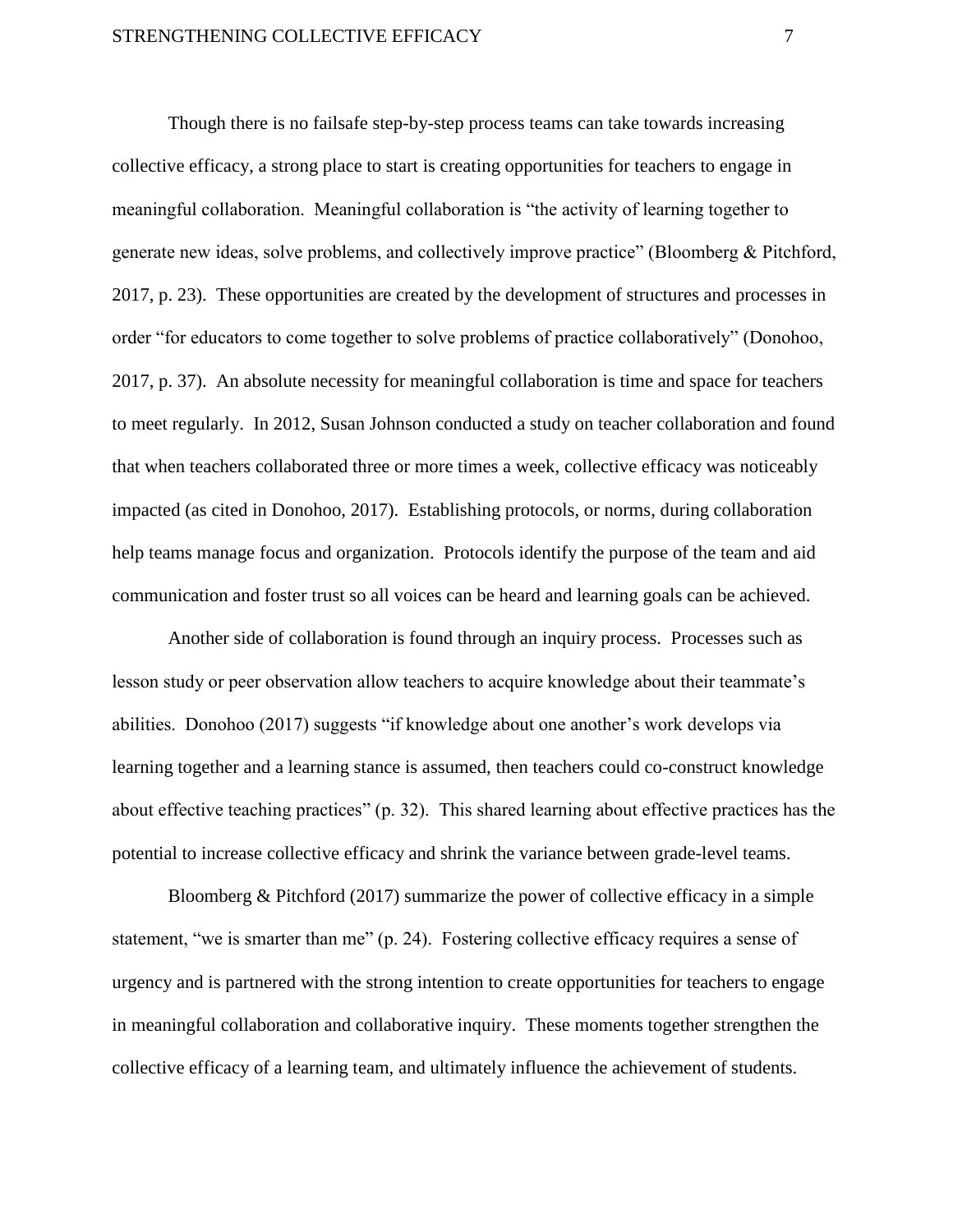#### **Methods**

#### **Participants**

This action research project was conducted within a fourth grade professional learning community (PLC) in southeast Iowa. The core of the PLC is comprised of four fourth grade teachers, three females and one male. Teachers A and B have a Master's in Education degree. Teachers C and D hold a Bachelor of Education degree and are currently pursuing their Master's in Education degree. The years of teaching and PLC experience range from three years to ten years. Teacher A has three years of teaching experience, two years in a second grade classroom and one year in a fourth grade classroom. Teacher B has three years of teaching experience, one year in a middle school classroom and two years in a fourth grade classroom. Teacher C has seven years of teaching experience, two years in a second grade classroom, two years in a third grade classroom, and three years in a fourth grade classroom. Teacher D has ten years of teaching experience, three years in a preschool classroom and seven years in a fourth grade classroom.

#### **Data Collection**

 The focus of the action research project was to determine if implemented structures and processes would increase collective efficacy among the fourth grade teachers within their professional learning community. A variety of data collection methods were practiced to address the question of how creating structures and processes will strengthen collective efficacy. Quantitative and qualitative data were both collected to determine the effectiveness of the implementation of structures and processes into a fourth grade PLC. The quantitative data were collected using a survey approach. The qualitative data was provided by observations. The purpose of a mixed-method approach was to inform the researcher of the collective efficacy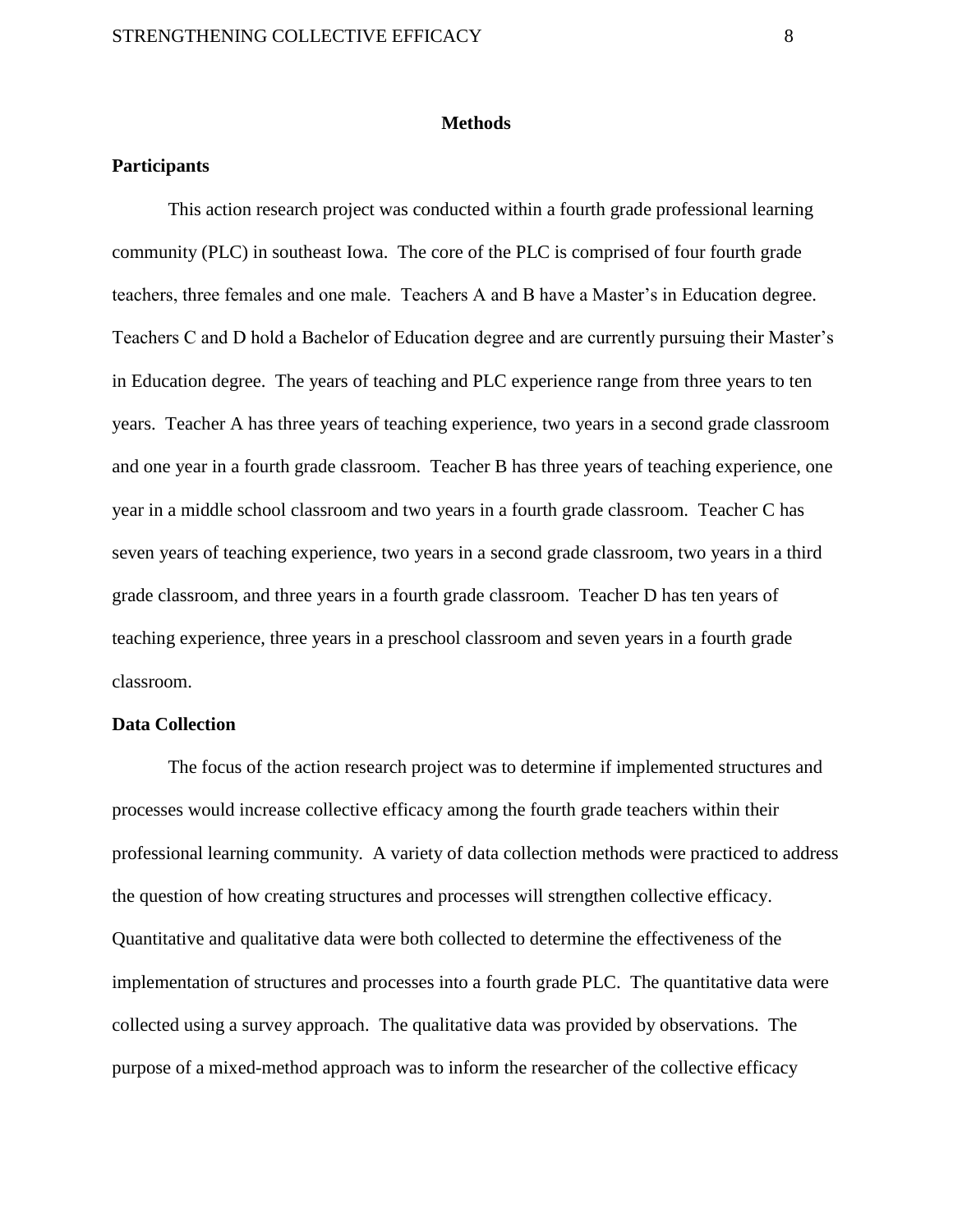climate of the PLC and to determine what changes, in regards to collaboration, were needed to be made in order to strengthen the team's collective efficacy.

The quantitative portion of the action research project was determined through surveys used to analyze the perceived collective efficacy, trust, and collaborative nature of the professional learning community. Two different surveys were given to teachers. All survey data was gathered through the use of an online Google Form. Bloomberg and Pitchford (2017) suggest using a survey to gain information about a team's level of trust. The *Team Trust Survey* was developed to determine how well the team applies behaviors that build trust. This Likertscale survey was given at the start of the action research project and the conclusion. The *Team Trust Survey* measures trust behaviors observed on scale ranging from *Almost Always* to *Almost Never* (See Appendix A and B).

An additional conclusive survey, developed by Donohoo (2017), was given to teachers. The survey, titled *Characteristics of Collaborative Leadership Inquiry Continuum*, concentrates on five areas of focus for an effective professional learning community. The five surveyed areas are- Collaborative, Reflective, Learning Stance, Process is Driven by Practice, and Actions Informed by Evidence. The continuum survey measured characteristics observed through a Likert-scale of *Beginning*, *Developing*, *Applying*, and *Innovating* (See Appendix E). Following each survey given, the researcher accessed and analyzed the results. Areas scoring lower on the Likert-scale were informally discussed during intended PLC time and ideas on a structure or protocol for improvement were implemented based on the consensus of the group.

The qualitative portion of the action research project required the researcher to make observations, record information, and use an observational rating scale to understand the efficacy of all varieties of PLC time. The three varieties of PLC time were protected, intended, and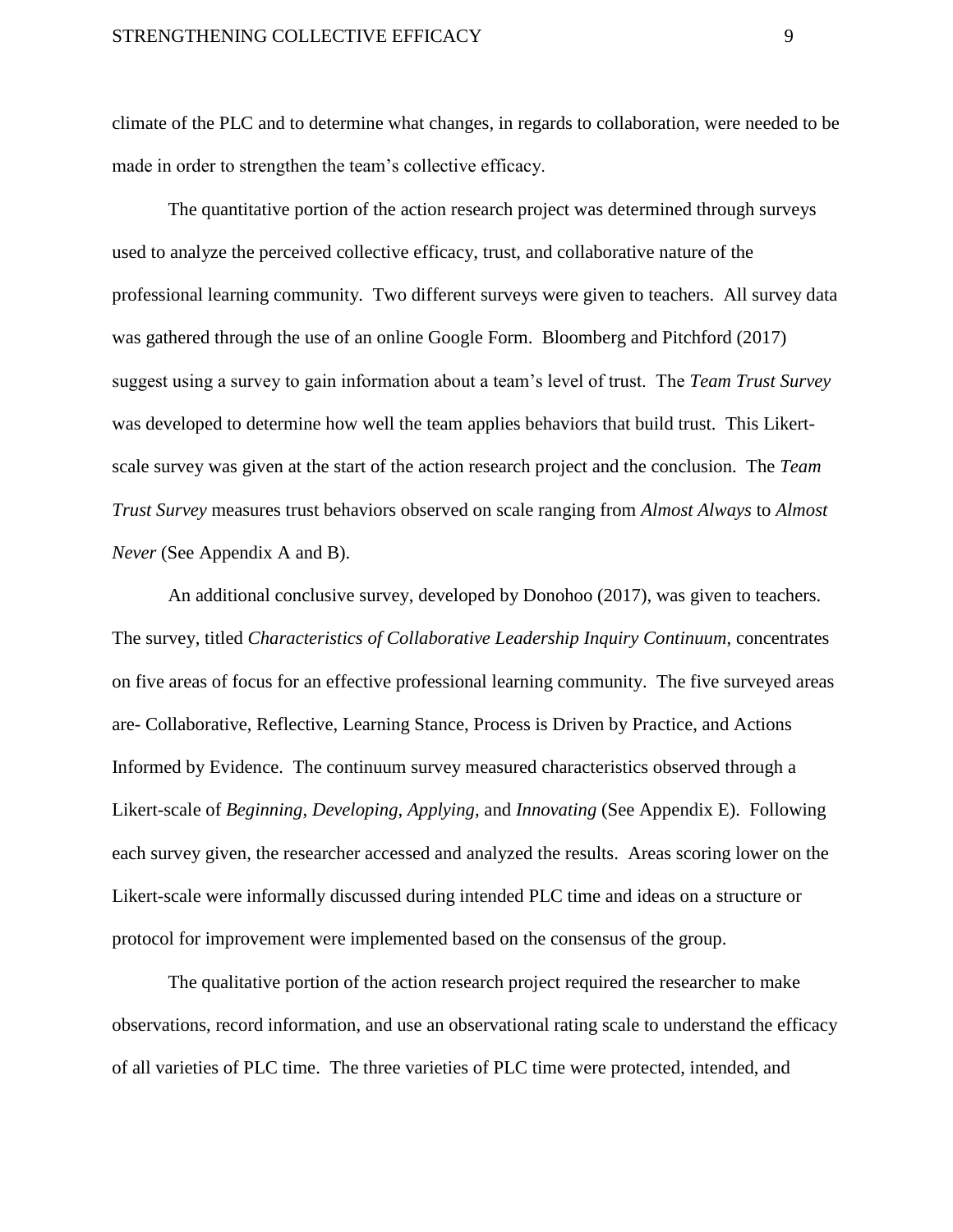#### STRENGTHENING COLLECTIVE EFFICACY 10

planned. Each meeting time of the fourth grade PLC was recorded in a Google Document (See Appendix D). Following the development of team norms, the researcher measured the efficacy of each PLC meeting based on a rating scale of 1-*Not applicable*, 2- *Partial*, 3- *Developing*, 4- *Operational* to determine if the norms were being followed and respected. The rating scale was also used to determine if the implementation of a structure or process or a reflective discussion was needed to assist team members in engaging in meaningful collaboration.

The entire data collection process took place over a two-month span from September 2017 to October 2017. The first survey was given the week of September 11, 2017 and then given again the week of October 23, 2017. Following the initial survey results, PLC norms were established and were used by the researcher as a protocol to determine the efficacy of the PLC. The additional conclusive survey was given the week of October 23, 2017.

#### **Data Analysis**

A significant amount of researcher bias was included during the data collection and analysis period of the research. The school improvement plan goals of the elementary building and the support from the school administrator support the belief that establishing structures and processes for meaningful collaboration can and do benefit collective teacher efficacy. The researcher's positive attitude towards increasing collective teacher efficacy, the support from the building principal and fourth grade PLC team, and the hypothesis that creating structures and processes for meaningful collaboration does improve collective efficacy played a significant role in the actions steps taken and conversations and reflections that occurred during the research study.

Despite the strong level of researcher bias in the research project, certain measures were implemented to provide quantitative and unbiased data. The combination of quantitative and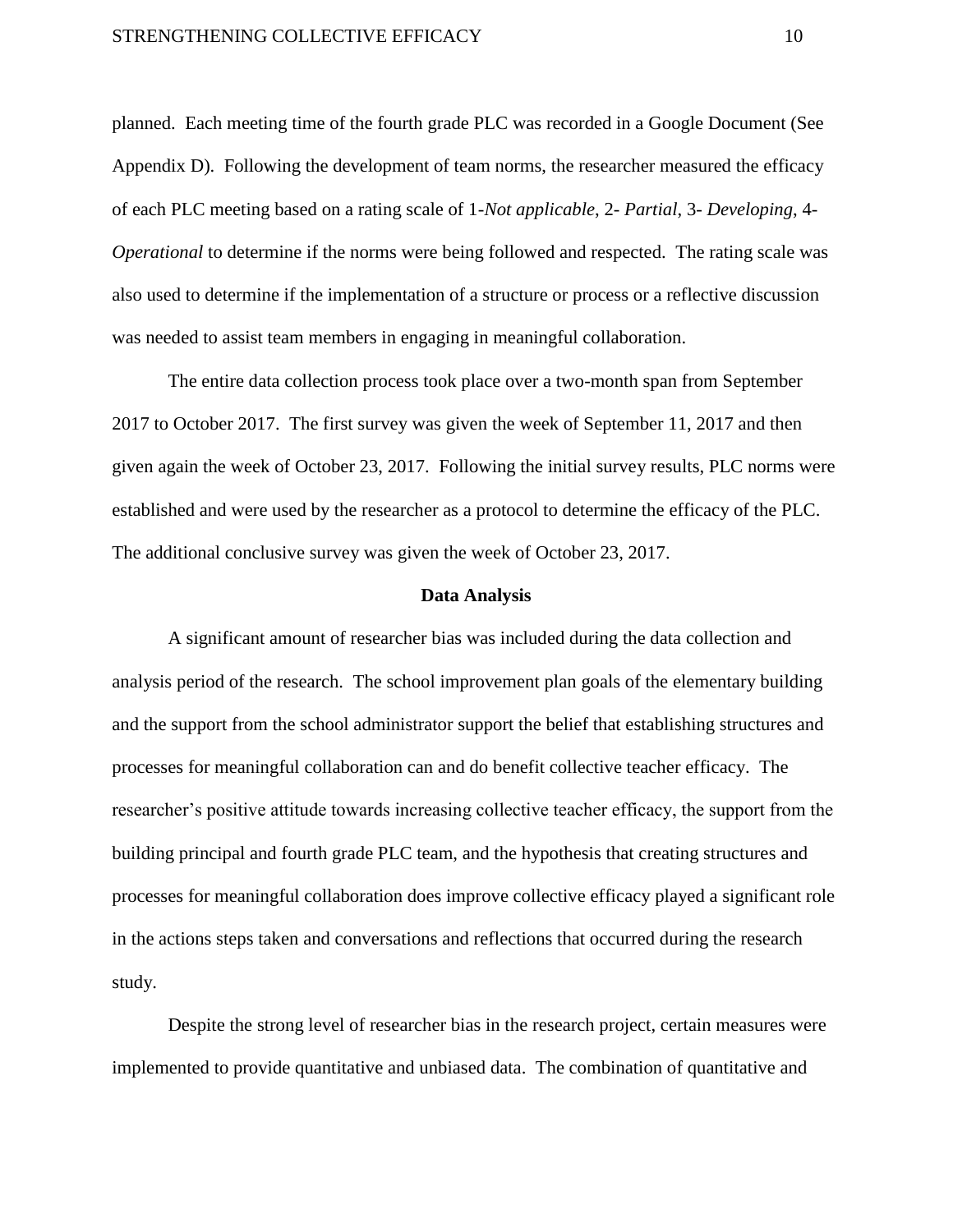qualitative data collection provided meaningful awareness and insight into the value of establishing structures and processes for meaningful collaboration to increase collective efficacy.

**Quantitative data analysis.** The quantitative data collected through three surveys provided insight into the fourth grade team's level of trust towards one another and commitment to meaningful collaboration. In the two *Team Trust Survey*(s) (Bloomberg & Pitchford, 2017) employed during the data collection period, team members could respond to questions by choosing *Almost Never*, *Occasionally*, *Some of the time*, *Frequently*, or *Almost Always* (see Appendix A and B). By choosing *Frequently* or *Almost Always* it was determined by the researcher that the team member thinks positively of the question. Each response had a designated point total associated with it, as follows: *Almost Never*-1, *Occasionally*-2, *Some of the time*-3, *Frequently*-4, *Almost always*-5. These points were totaled up and compared to the scoring guide found after the *Team Trust Survey* (Figure 1). The higher the score, the greater a team member is conscious of practices of trust-building behavior and shows a greater likelihood the team has established an environment of effective collaboration. Individual team member scores were analyzed as well as the team's overall score (Table 1).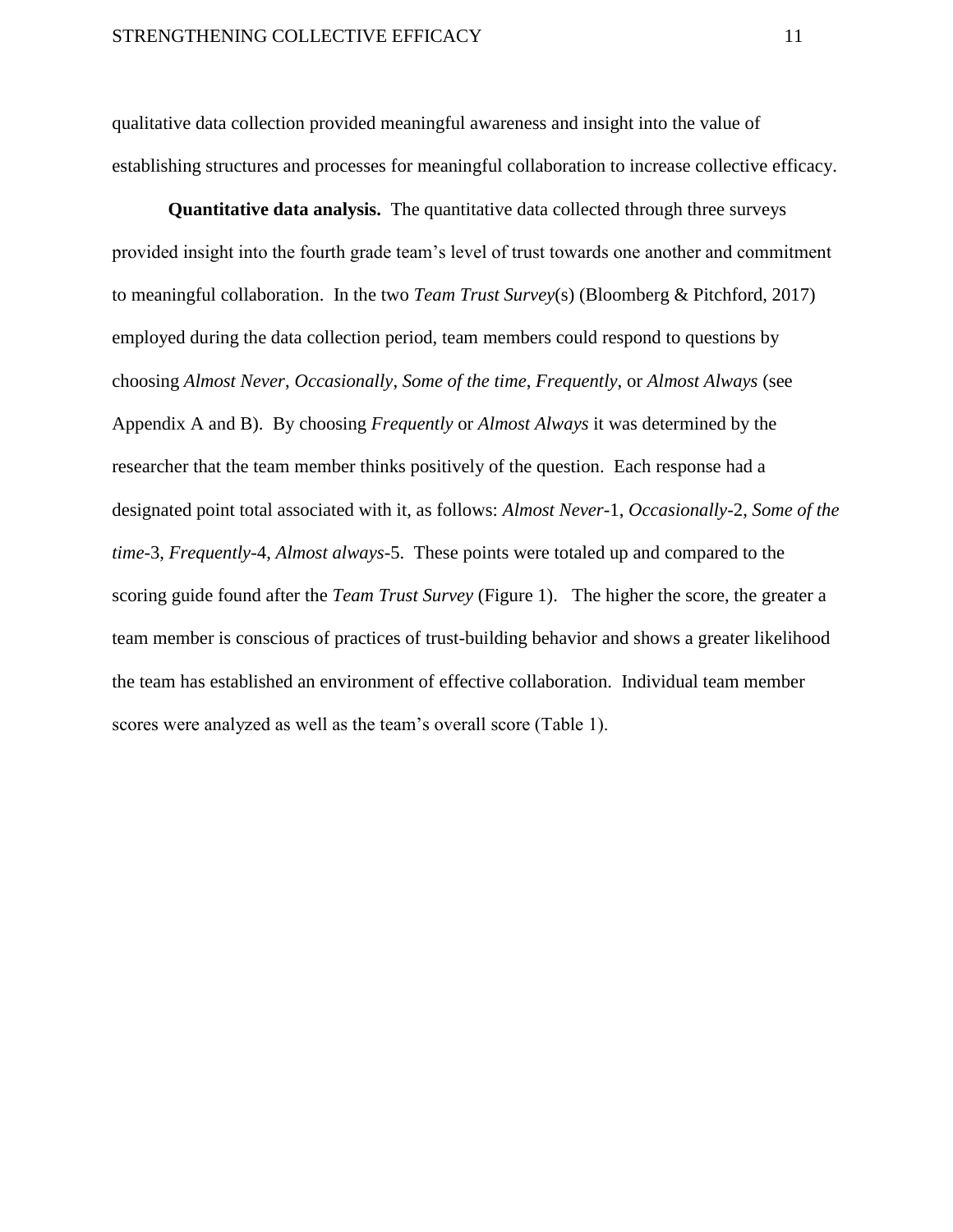| 10 to 15     | Almost never. Create a goal to improve . There is serious room for<br>improvement!                                                                      |  |
|--------------|---------------------------------------------------------------------------------------------------------------------------------------------------------|--|
| 16 to 25     | Occasionally, which damages trust within the team. Create a goal<br>to improve.                                                                         |  |
| 26 to 35     | Some of the time, which does not build sustainable trust. Create a<br>goal to improve.                                                                  |  |
| 36 to 45     | Frequently and are most likely have effective working<br>relationships. Name what is working and replicate.                                             |  |
| $45$ to $50$ | Almost always and are probably viewed as a highly effective<br>team. Keep up the good work! How can you teach others to<br>develop trust on their team? |  |

*Figure 1.* Team Trust Survey Scoring Guide

Table 1

*Team Trust Survey Pre-Survey Results*

| <b>Team Member</b>   | <b>Survey Score</b> |  |
|----------------------|---------------------|--|
| #1                   | 35                  |  |
| #2                   | 41                  |  |
| #3                   | 47                  |  |
| #4                   | 46                  |  |
| <b>Team Average:</b> | 42.25               |  |

The initial *Team Trust Survey* results revealed the fourth grade team's overall average score of 42.25 (Table 1). According to the scoring guide, this number indicated the team practices trust-building behaviors "Frequently and are most likely have effective working relationships" (Bloomberg & Pitchford, 2017, p. 180). This score indicated the team has practices and behaviors in place that procure trust and collaboration and needs to continue developing these practices and behaviors to become a highly effective team (See Appendix A).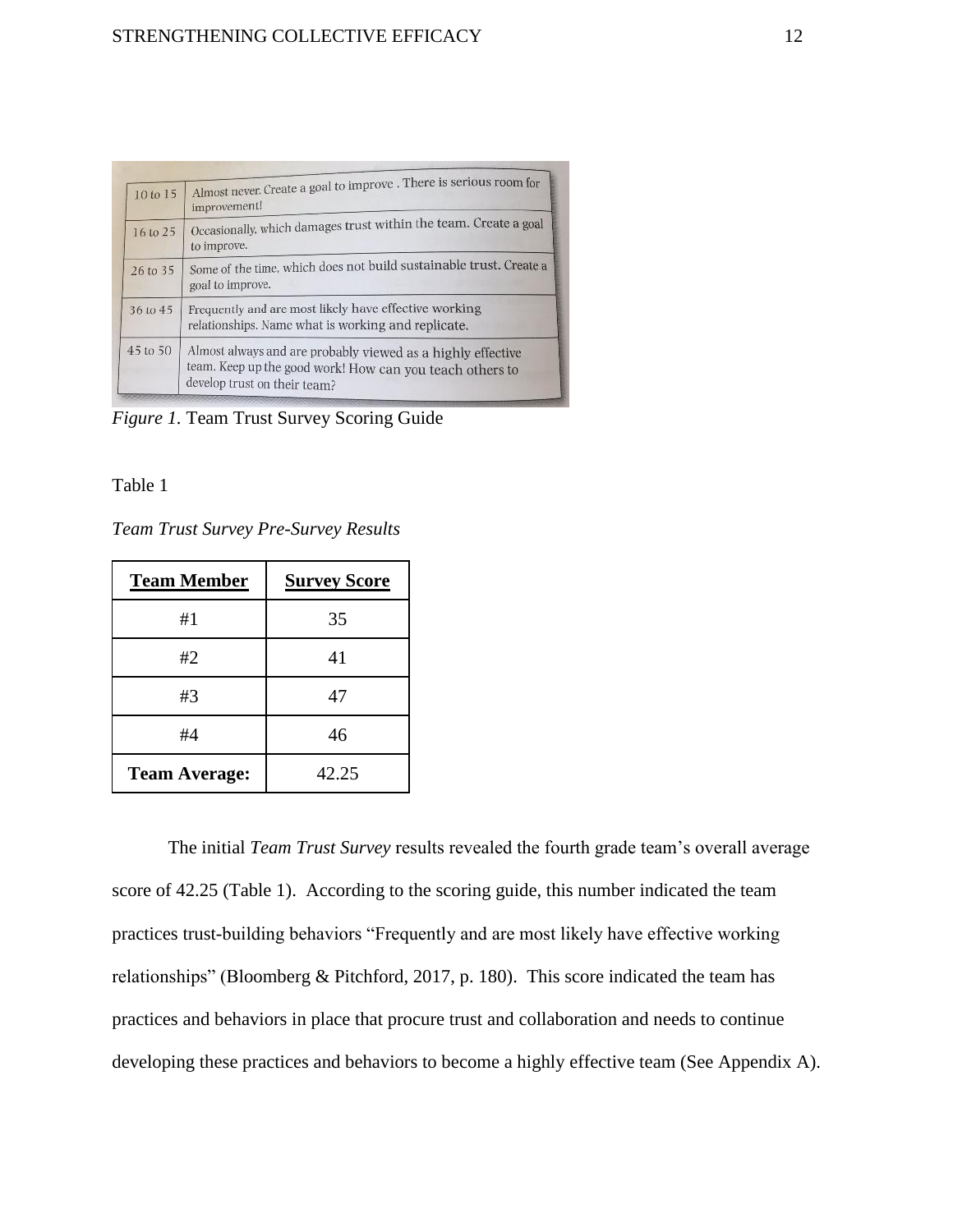A noticeable piece of data collected from the initial *Team Trust Survey* revealed 50% of team members believe, as a team, "we speak our minds and tell the truth, even when others disagree" *Some of the time*. This score could be true for several reasons. Team members may still not feel comfortable in a newly-formed PLC setting. Perhaps personal relationships were not deeply established among team members. Alternatively, maybe the team had not had experiences to develop trust among members.

Other noticeable pieces of data collected from the initial *Team Trust Survey* revealed all team members believe, as a team, "we act with mutually serving intentions without hidden agendas" *Frequently* or *Almost Always*. Seventy-five percent of team members selected *Frequently*. This data is overall positive, yet leaves room for consideration as to why the team does not *Almost Always* "act with mutually serving intentions". Team members may have felt a dissent in the team's collaboration efforts. Perhaps trust played a factor in the frequency of possible hidden agendas. The data also revealed 75% of team members felt positively towards the frequency of having "confidence in our abilities to keep up with the changing demands of our profession". One team member felt this confidence *Some of the time*. This score may indicate the team had some sense of collective efficacy, but perhaps there is a lack of self-efficacy or shared belief in the abilities of the team.

The most significant data analysis from the initial *Team Trust Survey* revealed team members already had a sense of collective efficacy amongst one another. Relational trust is essential to building effective professional learning communities. Two questions with the most significant insightful data came from "Do we keep agreements or negotiations if we can?" and "Do we share classroom strategies weekly/biweekly that are essential to increasing learning?" All team members surveyed responded that the team *Frequently* or *Almost Always* participates in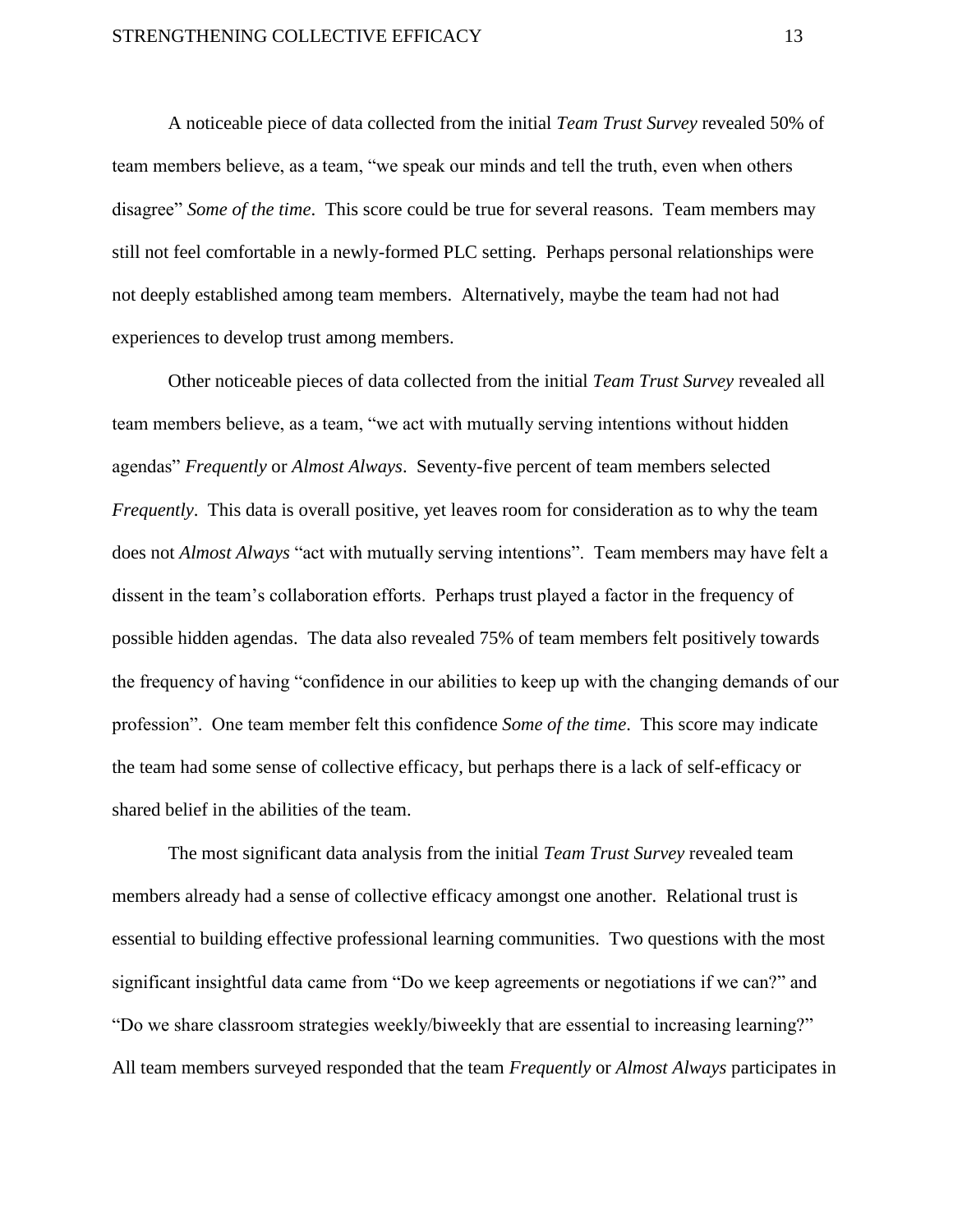these actions. This overall positive response indicates the team had established trusting relationships and felt comfortable sharing strategies among one another (See Appendix A).

The second survey administered was similar to the initial and final survey of the study. The main objective of the *Characteristics of Collaborative Leadership Inquiry Continuum* survey was to identify the level of meaningful collaboration the fourth grade team is currently at after the conclusion of the study. Each statement relates to conditions that enable collective efficacy. The statements assessed five characteristics of meaningful collaboration among team members. These characteristics revealed the effectiveness of the structures and processes implemented to strengthen collective efficacy (See Appendix C).

A noticeable piece of data collected from the *Characteristics of Collaborative Leadership Inquiry Continuum* revealed 100% of team members recognize the team is *Innovating* their practices in regards to "When meeting as a learning team, our work together is owned by every member of the team." This data suggests there is a mutual understanding that each team member acknowledges the effort of the team. The third statement on the continuum identifies the fourth grade team is still applying practices of dispersing authority over decision-making. This data suggests not all team members believe there is equal authority concerning making team decisions.

Perhaps the most significant data collected from the *Characteristics of Collaborative Leadership Inquiry Continuum* came in response to statements under characteristics B. Reflective, D. Process is Driven by Practice, and E. Actions Informed by Evidence. The data collected from these statements revealed these characteristics are still being developed by the fourth grade learning team. All three of these characteristics are connected through the practice of reflection. The data suggests that the team has not established processes to engage in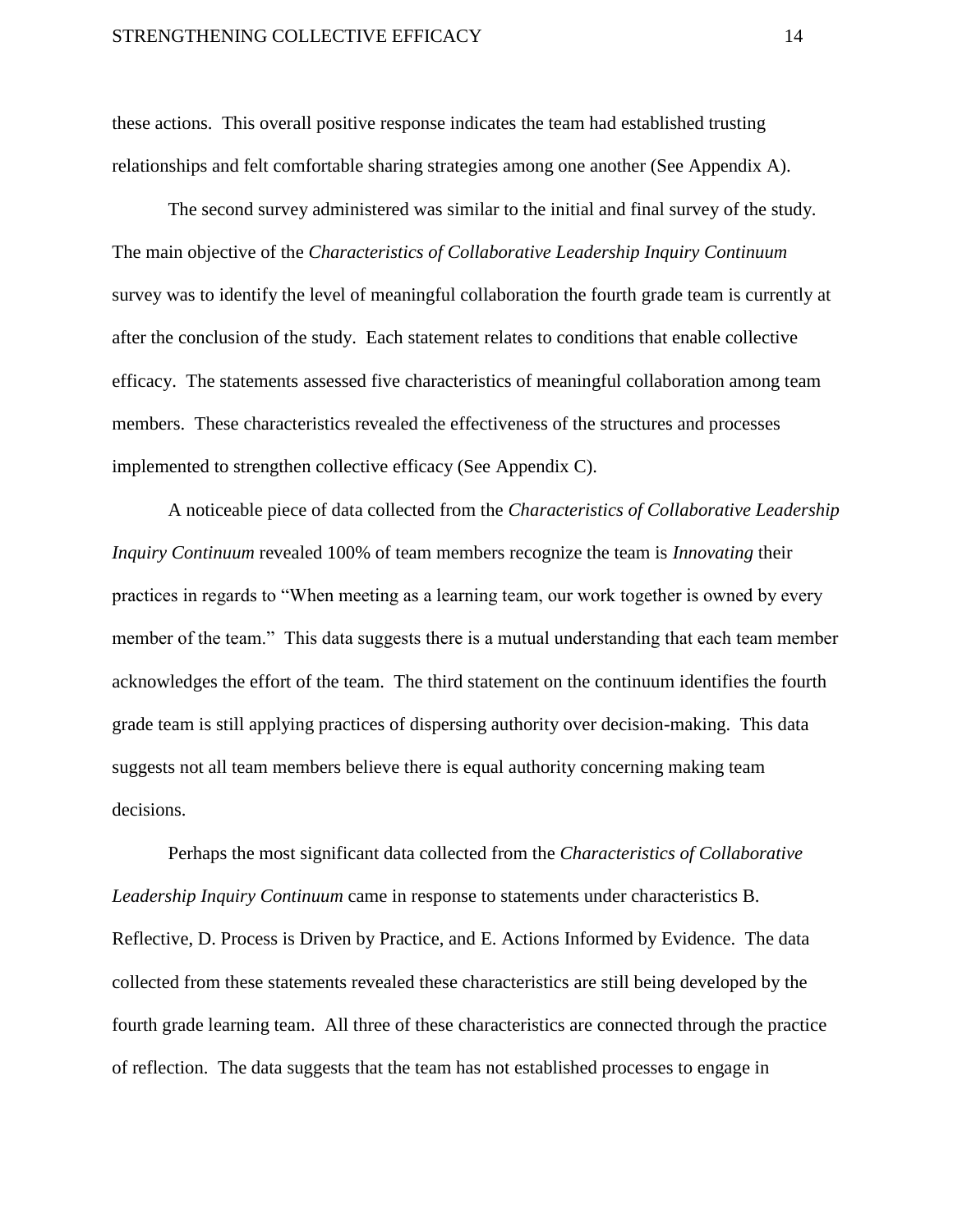meaningful reflection of the collaboration process or collective efficacy, but participate in informal conversations surrounding these topics (See Appendix C).

The third survey administered was identical to the first. The purpose of the second *Team Trust Survey* was to see if any of the structures or processes established to strengthen meaningful collaboration had an impact on team members' collective efficacy (see Appendix B). The surveys were given two months apart, and upon comparing the results of the same survey, the data suggests the structures and processes established did strengthen meaningful collaboration among team members. One of the key components to generating meaningful collaboration in a grade level PLC is providing opportunities for teams to build trust through discussion and to experience mastery moments. The initial response from the first *Team Trust Survey* revealed a score of 42.25 on the scoring guide (Figure 2). In the second *Team Trust Survey* the results revealed a score of 45.5 (Table 2). According to the scoring guide, this number indicated the team strengthened the practices and trust-building behaviors to "Almost always and are probably viewed as a highly effective team" (Bloomberg & Pitchford, 2017, p. 180). This score indicated the team has benefited from practices and behaviors set in place to procure trust and collaboration (See Appendix B).

|                     | Almost never. Create a goal to improve . There is serious room for                                                                                      |  |
|---------------------|---------------------------------------------------------------------------------------------------------------------------------------------------------|--|
| 10 to 15            | improvement!                                                                                                                                            |  |
| 16 to 25            | Occasionally, which damages trust within the team. Create a goal<br>to improve.                                                                         |  |
| 26 to 35            | Some of the time, which does not build sustainable trust. Create a<br>goal to improve.                                                                  |  |
| 36 to 45            | Frequently and are most likely have effective working<br>relationships. Name what is working and replicate.                                             |  |
| $45 \text{ to } 50$ | Almost always and are probably viewed as a highly effective<br>team. Keep up the good work! How can you teach others to<br>develop trust on their team? |  |

*Figure 2*. Team Trust Survey Scoring Guide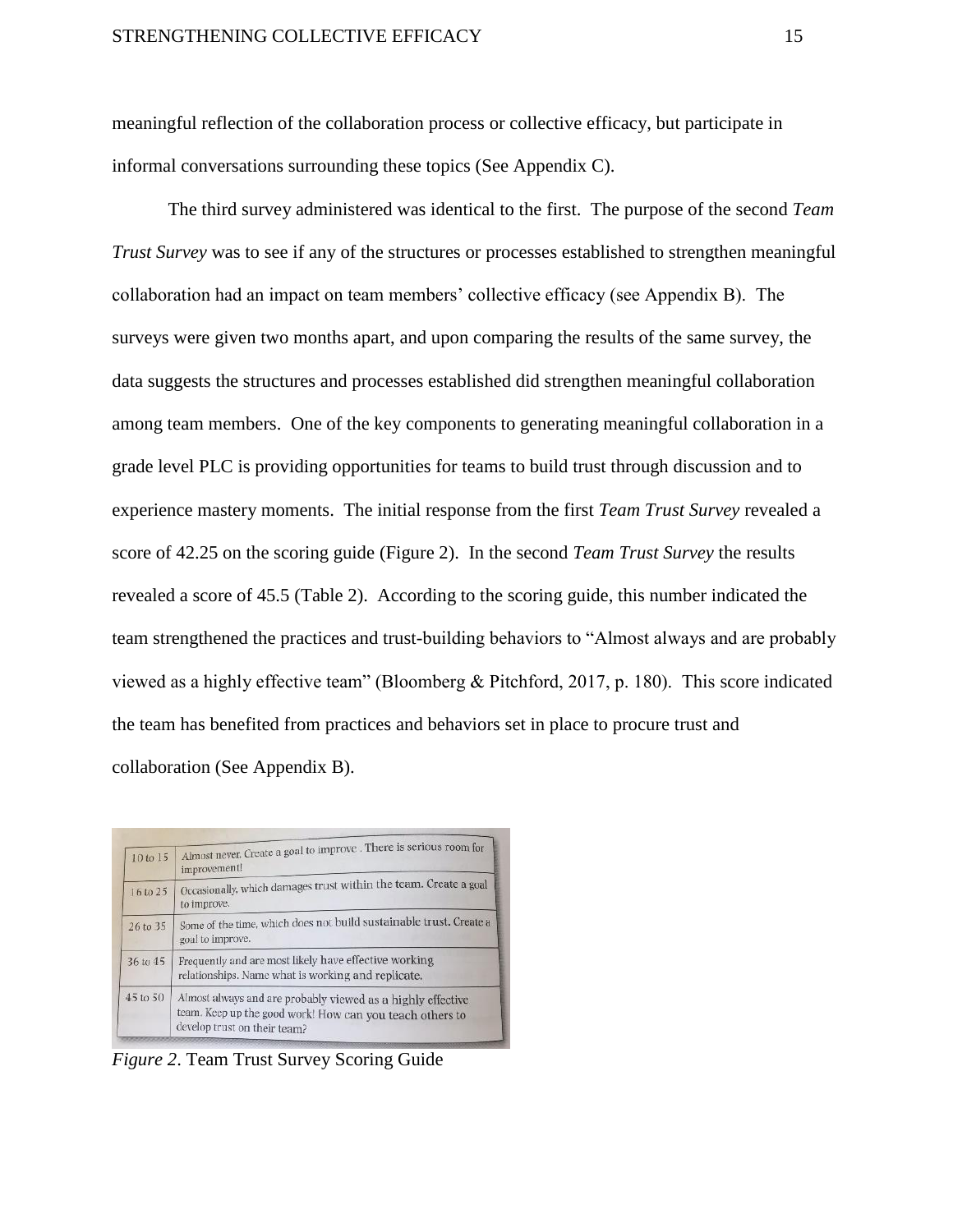#### Table 2

*Team Trust Survey Post-Survey Results*

| <b>Team Member</b>   | <b>Survey Score</b> |  |
|----------------------|---------------------|--|
| #1                   | 42                  |  |
| #2                   | 46                  |  |
| #3                   | 48                  |  |
| #4                   | 46                  |  |
| <b>Team Average:</b> | 45.5                |  |

There are several noticeable changes in the data from the initial survey to the second survey. The first was revealed in the question, "Do we keep agreements or renegotiate if we can't?" The initial data showed 50% of team members believed the team *Almost Always* follows this statement. The second survey revealed that 100% of team members believe the team *Almost Always* keeps agreements or renegotiates. Other questions also showed an increase in the number of team members who believed levels of trust were *Frequently* or *Almost Always* observed. Seventy-five percent of team members chose Frequently for the question "Do we act with mutually serving intentions without hidden agendas" in the initial survey, while on the second survey 75% of team members chose *Almost Always*. Fifty percent of team members chose *Almost Always* to describe how often the team shares classroom strategies essential to increasing learning on the initial survey, whereas on the second survey, 75% of teachers chose *Almost Always* to describe the frequency of classroom strategy sharing. In fact, nearly all of the questions on the initial *Team Trust Survey* saw an increase in *Frequently* or *Almost Always* answers from the team members in the second survey. The only question that remained with a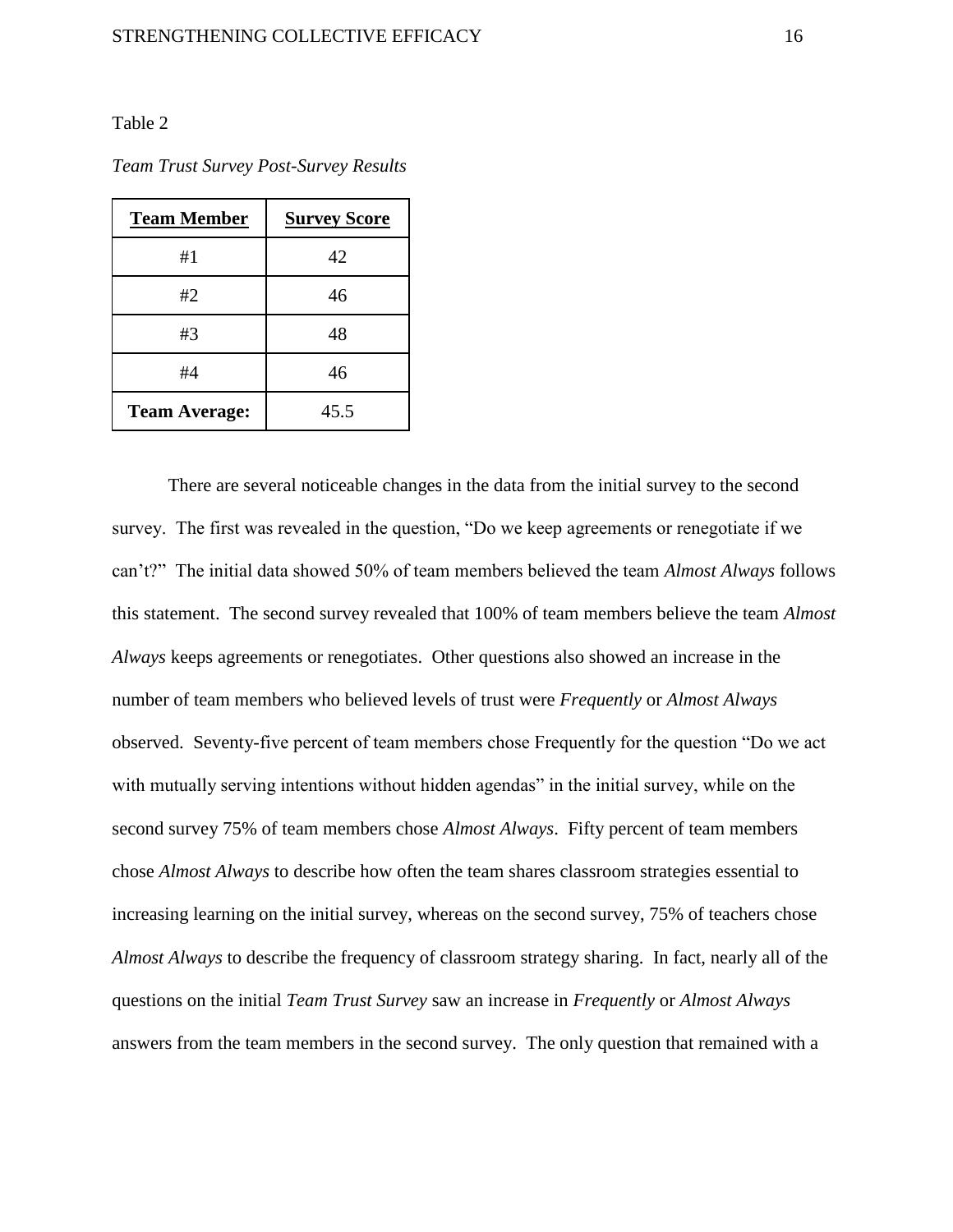response of *Some of the time* was "Do we speak our minds and tell the truth, even when others disagree?" (See Appendix C).

Although there are many factors that may have had an impact on the increasing percentages of team members who observe the team almost always or frequently practicing behaviors of trust and collaboration, or applying or innovating the characteristics of a collaborative PLC, it is plausible to conclude the implemented structures and processes were an identifiable factor. The quantitative data suggest that *something* factored into the increase of team trust and collective efficacy, the validating qualitative data suggests prioritizing dedicated time for collaboration and adhering to norms were some of those factors.

**Qualitative data analysis.** Qualitative data was observed weekly throughout the action research study. Qualitative data was primarily observed, however informal conversations with team members also provided insightful data into how implemented structures and processes strengthened the team's collective efficacy.

What was most evident to see with the observable data was how effectively the team's established norms impacted collaboration. Norms were discussed and established at the beginning of September (See Appendix D). This process provided opportunities for the team to determine if their professional learning community was effective in regards to meaningful collaboration. The researcher observed the team at work and after the conclusion of each team meeting, whether protected, intended, or planned time, would rate the effectiveness of the norms on the team's collaboration. The observations provided valuable data about whether or not norms were partially implemented into team collaboration time, were being developed through behaviors and processes of the team, or were fully operational and evident. By the end of the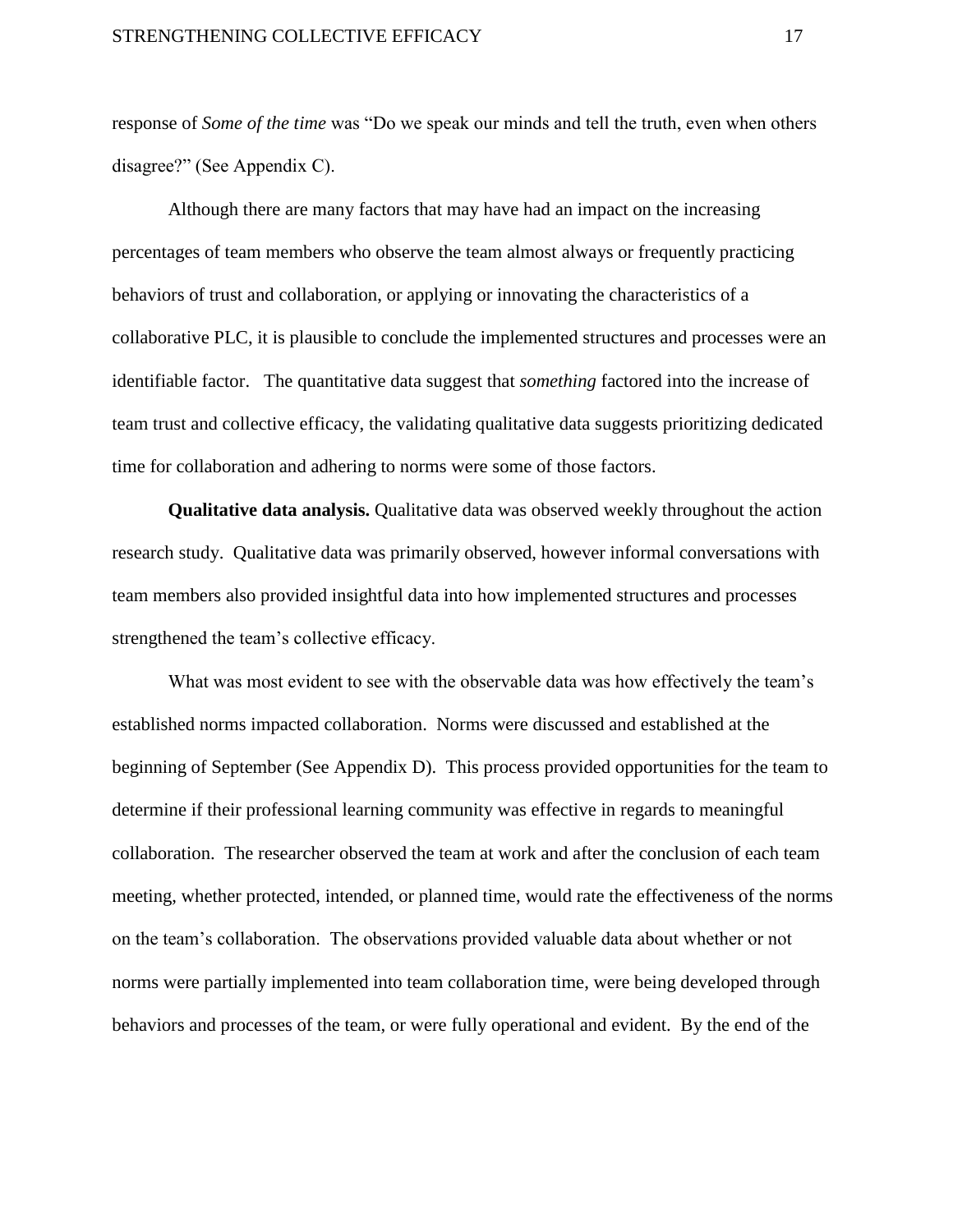action research study, it was observed that the team had consistently shown evidence that norms were operational (See Appendix E).

The combination of qualitative and quantitative data, and their analysis, provided measurable and noticeable changes in the fourth grade team's professional learning community. When viewed in its entirety, the data revealed that while there may be a variety of factors that can influence the strength of a team's collective efficacy, implementing structures and processes to enable meaningful collaboration play a significant role.

#### **Discussion**

#### **Summary of Major Findings**

In the course of this study, the findings concluded that based on the team's level of trust towards one another, the amount of dedicated time team members meaningfully collaborated with one another under the guidelines of established norms, and their exposure to effective instructional strategies and skills, their collective efficacy increased. Both the quantitative and qualitative data suggest the implemented structures and processes had a positive effect on the team's collective efficacy. It is suggested that in an effort to increase a team's collective efficacy, structures and processes must be in place for teachers to engage in meaningful collaboration.

#### **Limitations of Study**

The limitations in the research included assuring the necessity of time for meaningful collaboration during the instructional day. The schedule of the four teachers involved in this study did not allow a common time to collaborate. An after school collaboration time had to be established and committed to by all members. There were several days where the PLC was unable to meet due to district-level obligations or building-level discussions or trainings. The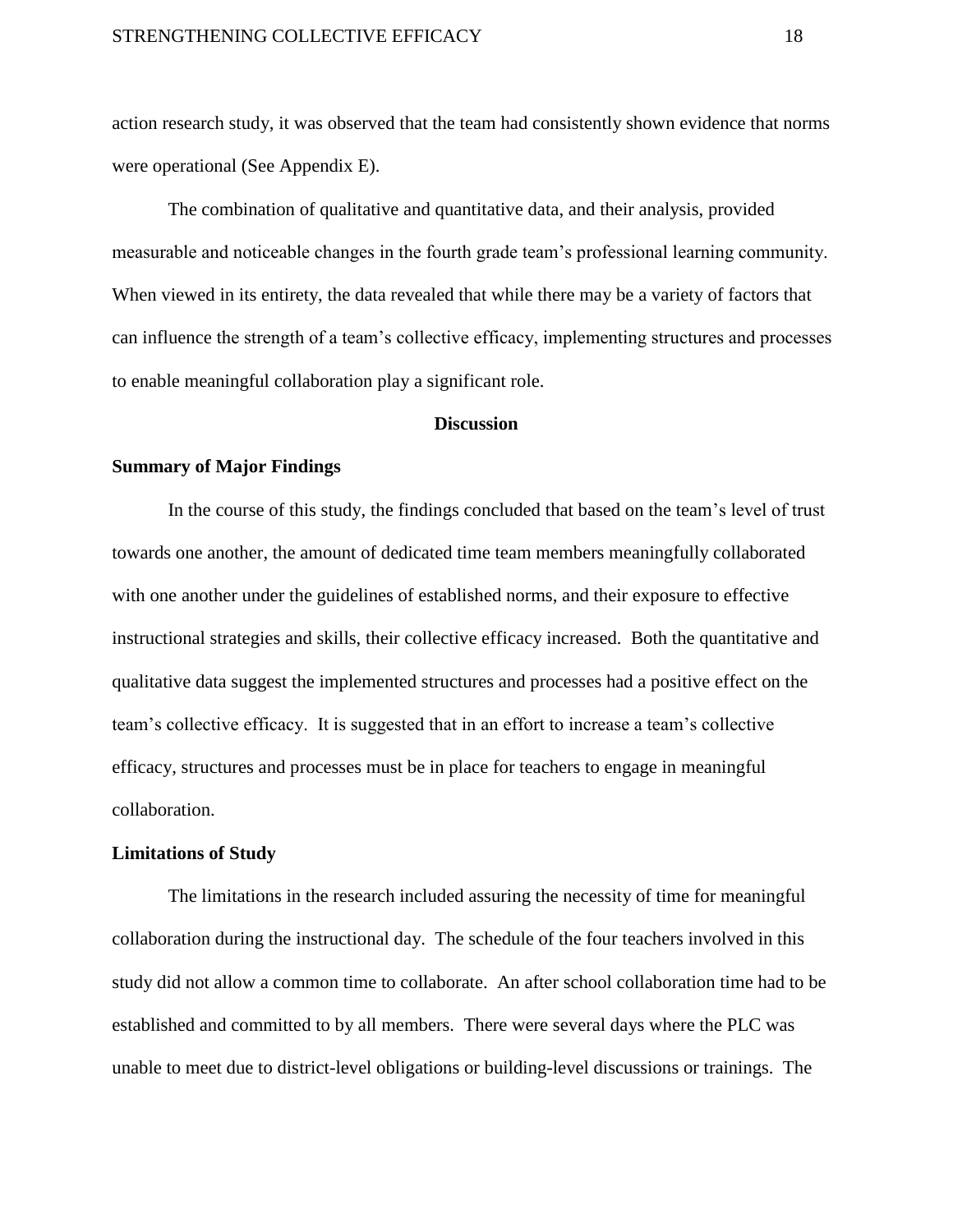personal schedule of the team members also provided limitations in the research. The consistency and duration of the time the team needed to meet and engage in meaningful collaboration may have affected the results of this study.

#### **Further Study**

Implications for future research suggest more time for team reflection over collective efficacy, best practices, and mastery moments be considered. More research needs to be conducted on other beneficial processes that can be implemented to strengthen collective efficacy. Implementing processes such as reflection protocols or collaborative inquiry could be particularly effective. Analyzing the impact of implementing structures and processes for meaningful collaboration longer than eight weeks may be more beneficial for this team. In addition to the continued grade-level study, the researcher would extend the study of the impact of meaningful collaboration on collective efficacy to the building staff's collective efficacy. A final study would be to examine the impact the grade-level team's collective efficacy had on their students.

#### **Conclusion**

Implementing structures and processes for meaningful collaboration to strengthen collective efficacy is a thoughtful process. When a team of teachers desire to increase the effectiveness of their team, which will ultimately impact student achievement, the level of trust among the team and the dedication and prioritization of time must be critically considered. The findings compiled from the gathered data suggest that developing and implementing structures and processes for meaningful collaboration can have a positive impact on a team's collective efficacy. Both the quantitative data and the qualitative data suggest meaningful collaboration is essential to teacher collective efficacy.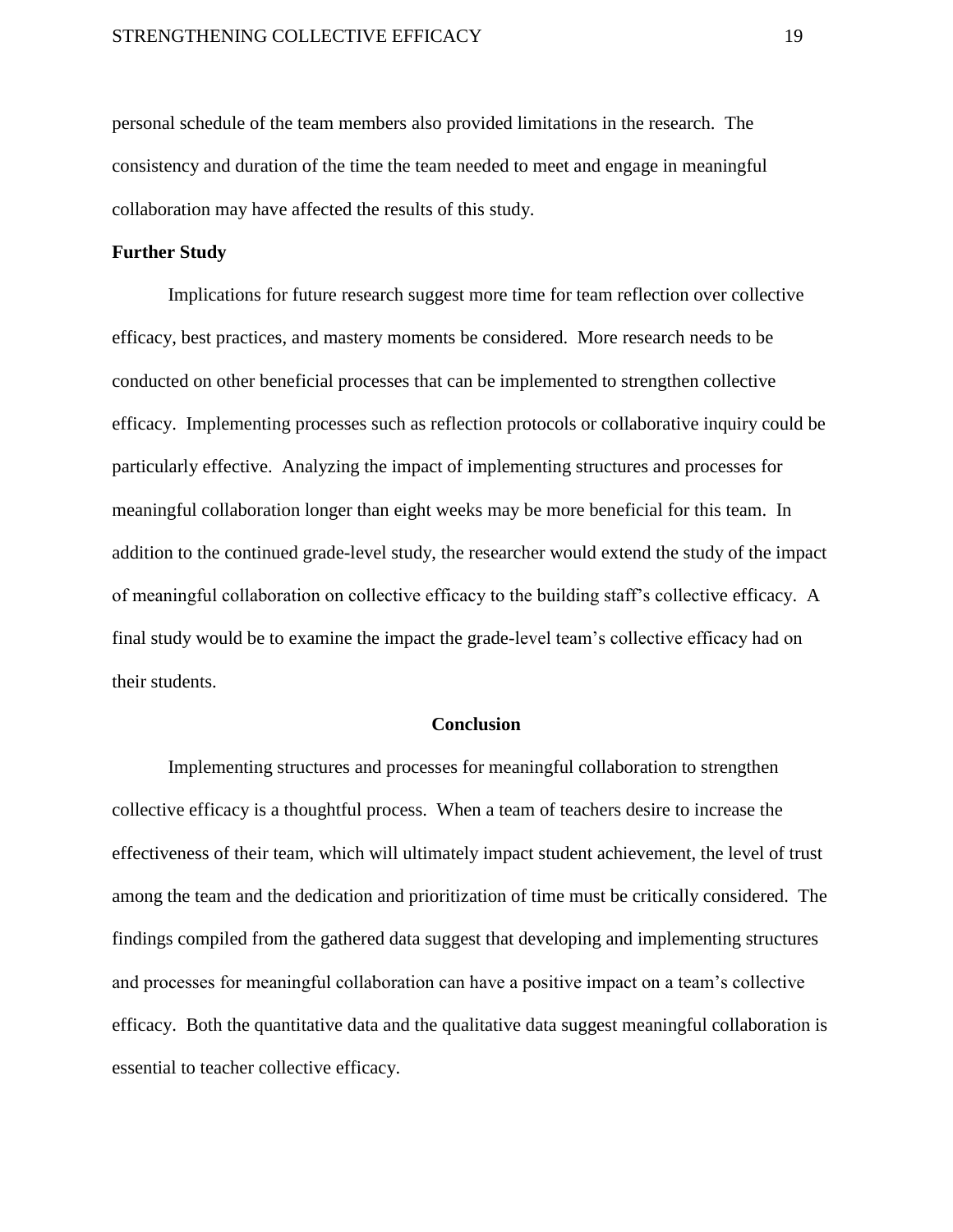#### **References**

Bandura, A. (1977). Self-efficacy: Toward a unifying theory of behavioral change. *Psychological Review, 84(2)*, 191-215.

https://www.uky.edu/~eushe2/Bandura/Bandura1977PR.pdf

- Bloomberg, P., & Pitchford, B. (2017). *Leading impact teams: building a culture of efficacy.* Thousand Oaks, CA: Corwin.
- Donohoo, J. (2017). *Collective efficacy: How educators' beliefs impact student learning*. Thousand Oaks, CA: Corwin.

Dweck, C. (2006). *Mindset: The new psychology of success*. New York, NY: Ballantine Press.

- Goddard, R., Hoy, W., & Woolfolk Hoy, A. (2004). Collective efficacy beliefs: Theoretical developments, empirical evidence, and future directions. *American Educational Research Association, 33(3*), 3-13.
- Hattie, J. A. (2009). *Visible learning: A synthesis of over 800 meta-analyses relating to achievement.* New York, NY: Routledge.
- Hattie, J. (2016). Third Annual Visible Learning Conference (subtitled Mindframes and Maximizers), Washington, DC, July 11, 2016.
- Johnson, S. (2012). *The impact of collaborative structures on perceived collective efficacy* (Doctoral dissertation). Retrieved from ERIC (ED549482)

Protheroe, N. (2008). Teacher efficacy: What is it and does it matter? *Principal, 87(5*), 42-45.

Tschannen-Moran, M., & Barr, M. (2004). Fostering student learning: The relationship of collective teacher efficacy and student achievement. *Leadership and Policy in Schools, 3(3),* 189-209.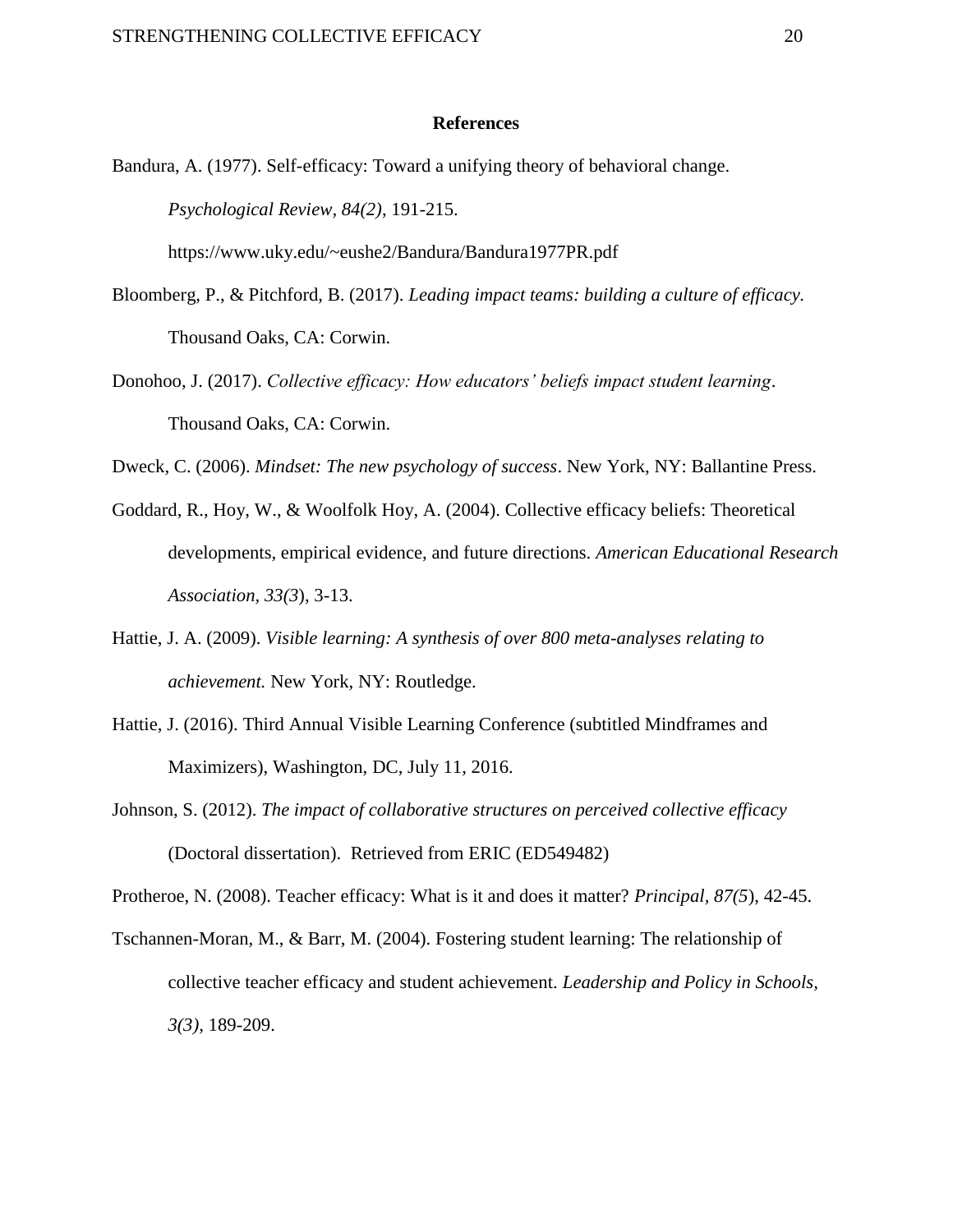Do we avoid gossiping or participating in unfair criticism about other

Almost never C Occasionally Some of the time ● Frequently<br>● Almost always

people?



## Team Trust Survey Pre-Survey Questions and Results



Almost always

● Almost never<br>● Occasionally<br>● Some of the time<br>● Frequently<br>● Almost always

Do we have confidence in our abilities to keep up with the changing

demands of our profession?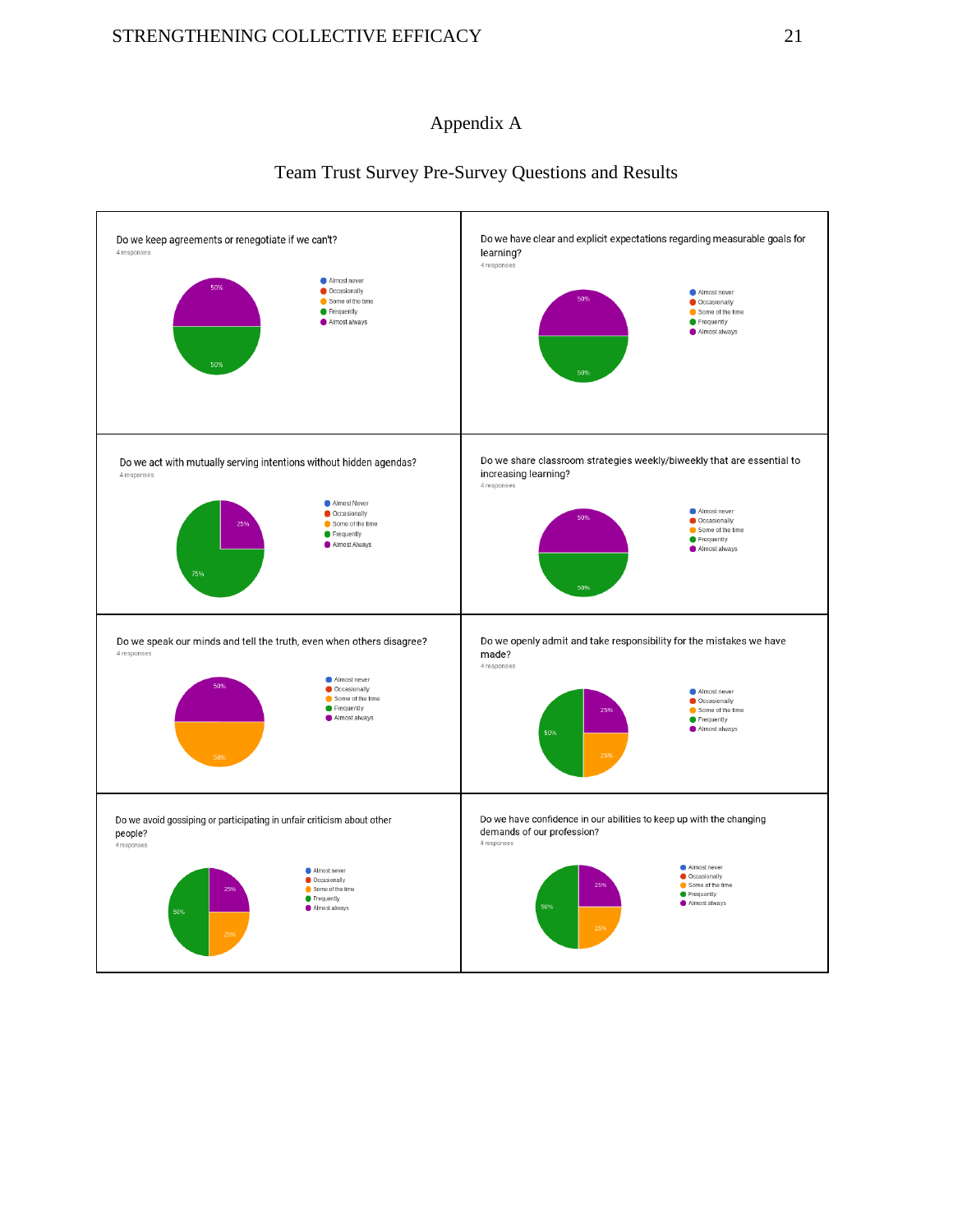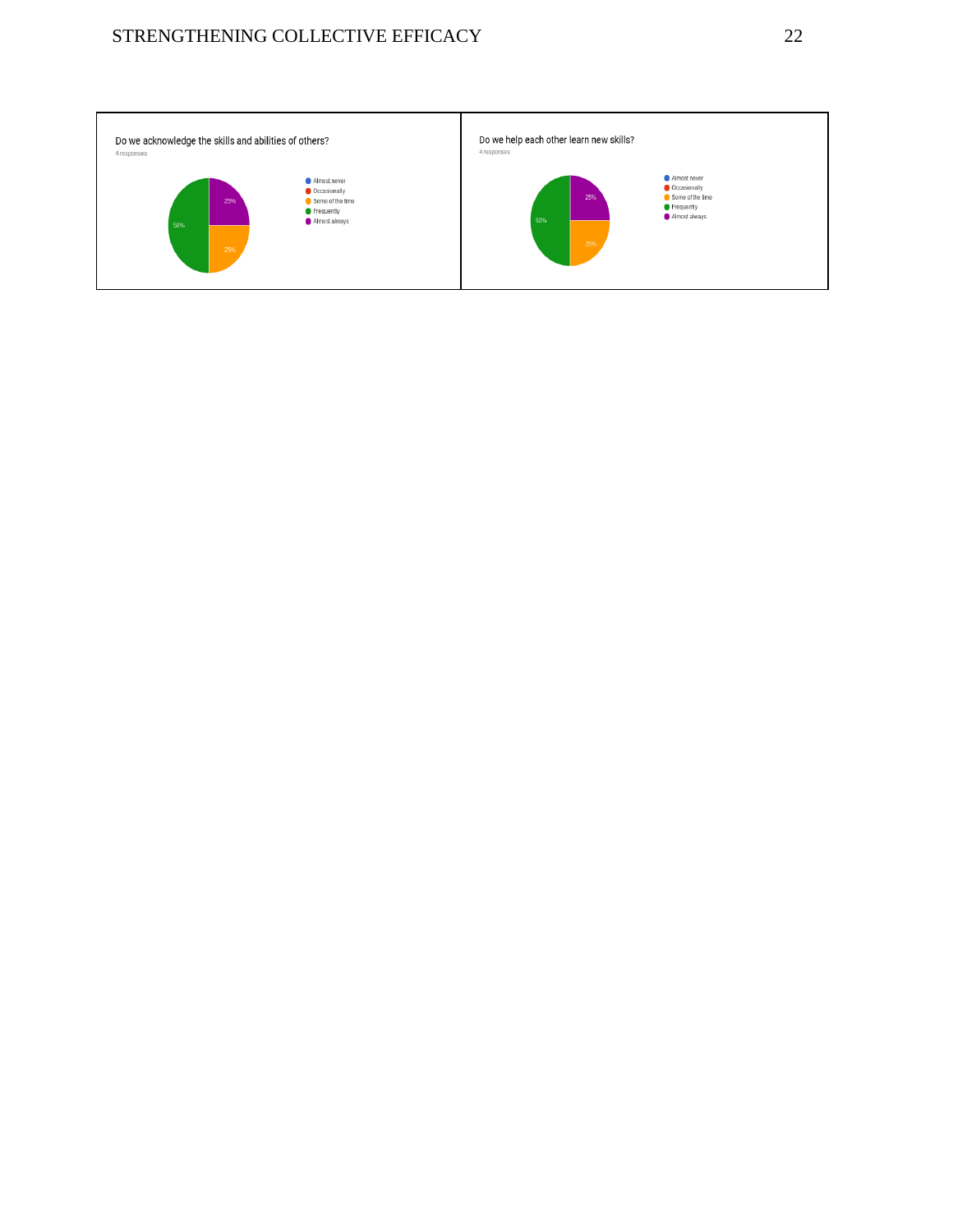### Appendix B



## Team Trust Survey Post-Survey Questions and Results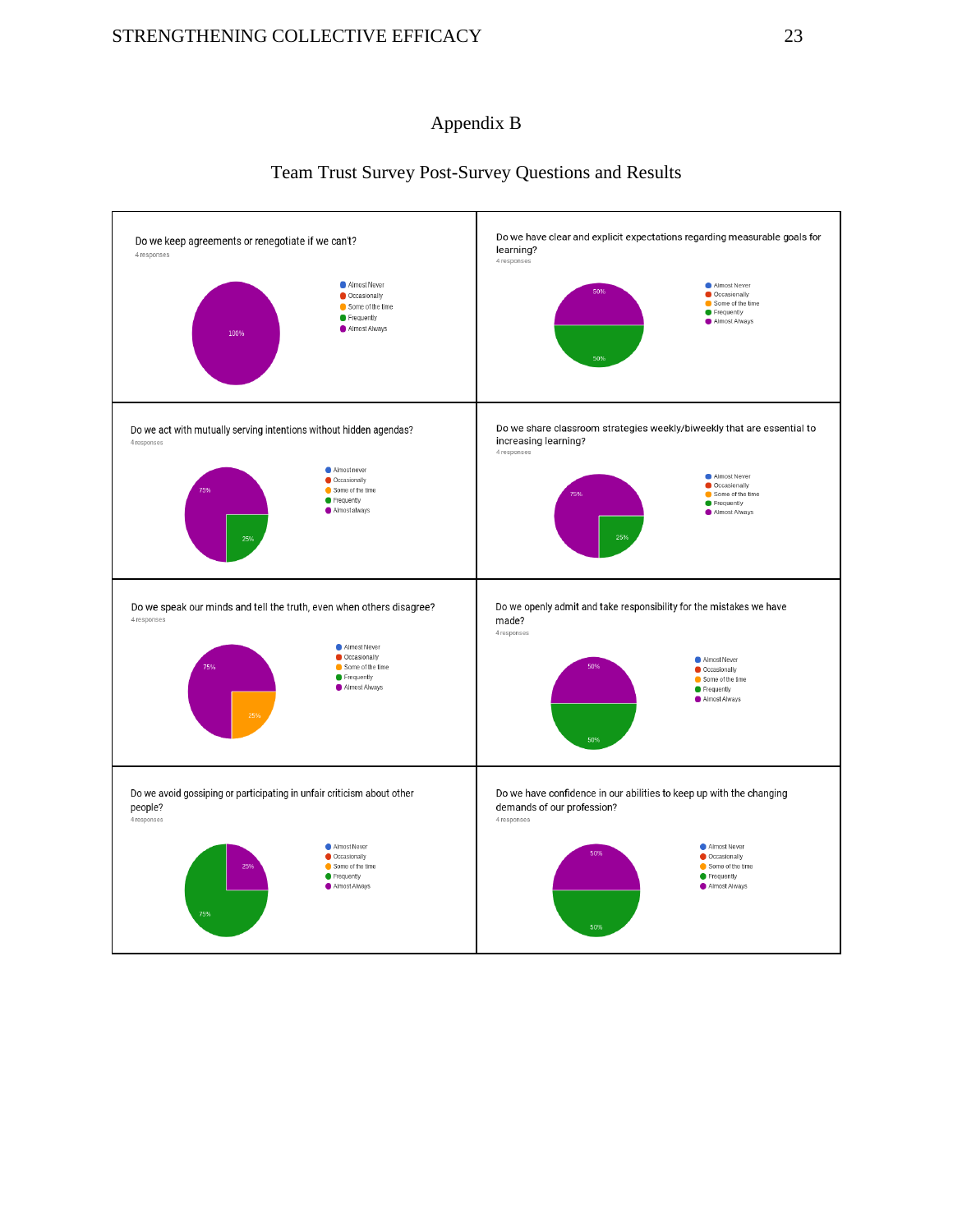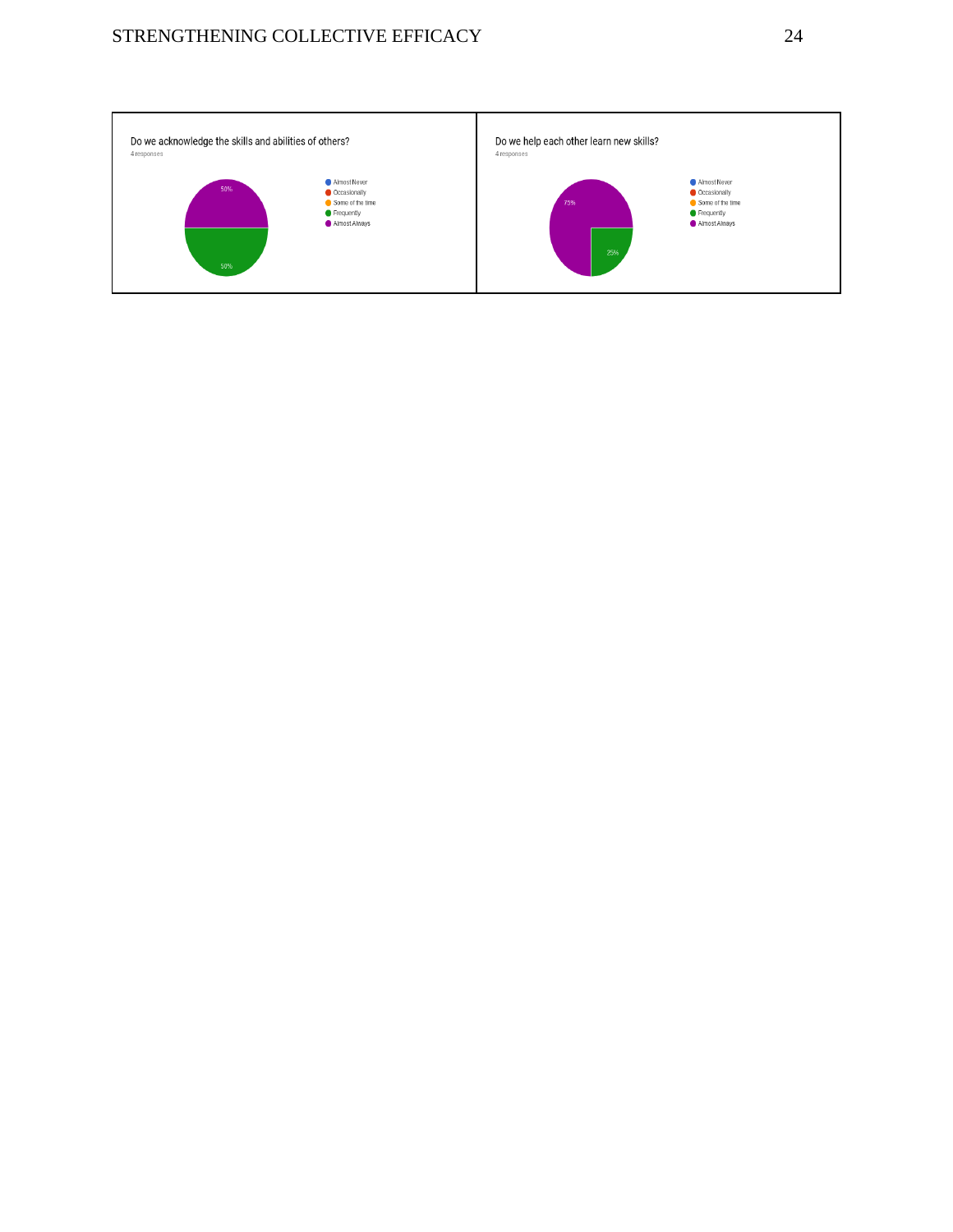## Appendix C

# Post-Study Characteristics of Collaborative Leadership Inquiry [PLC] Continuum Questions and Results

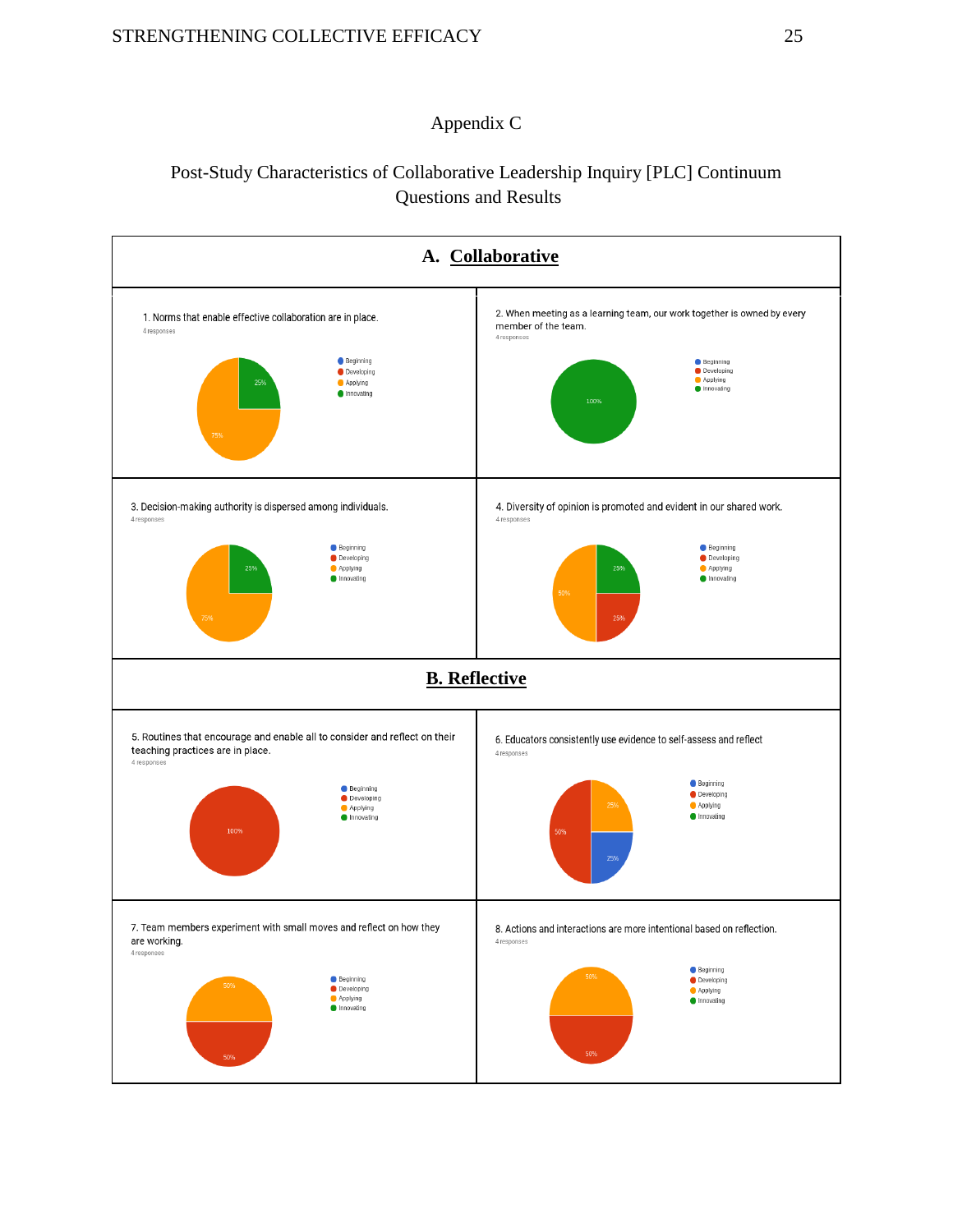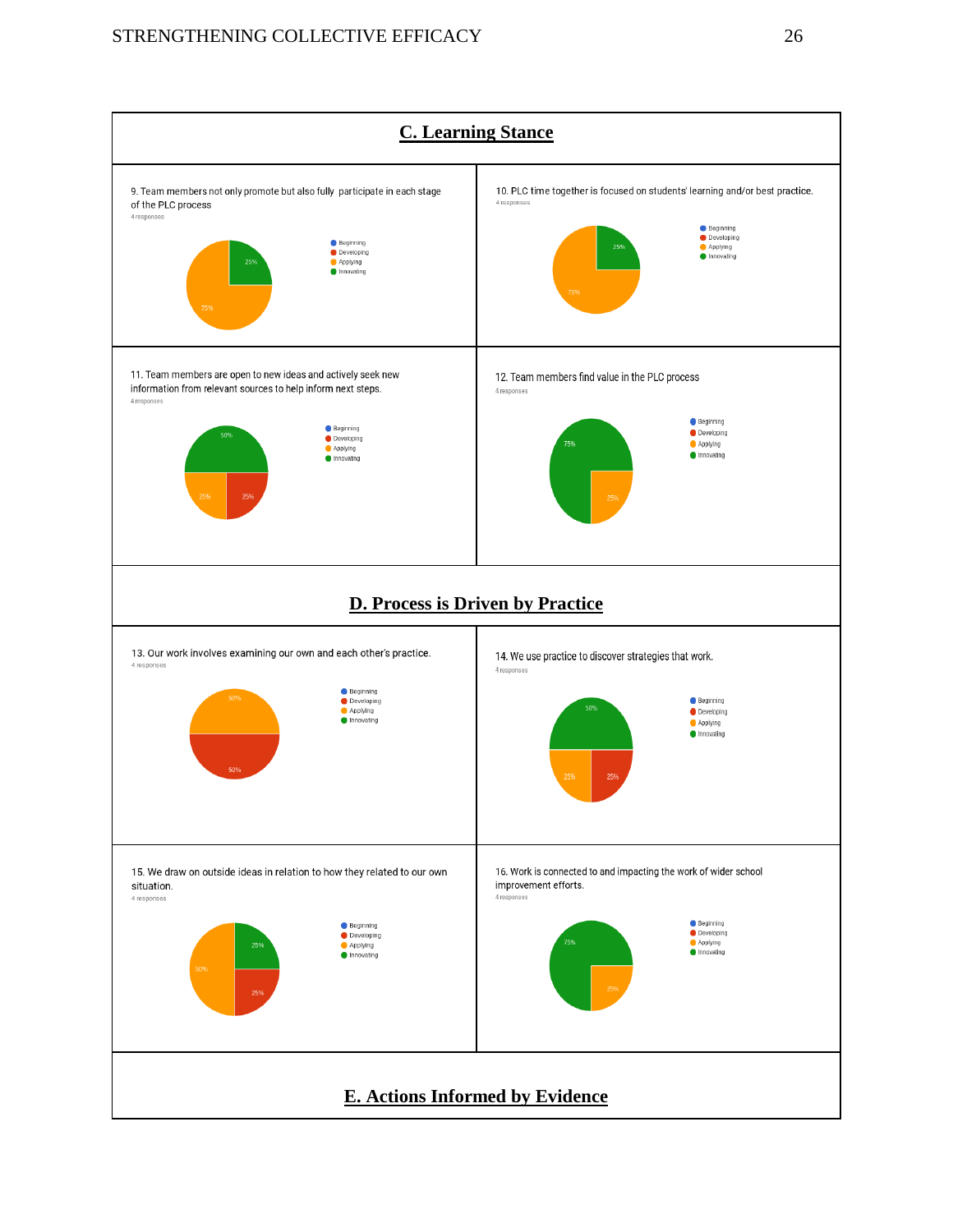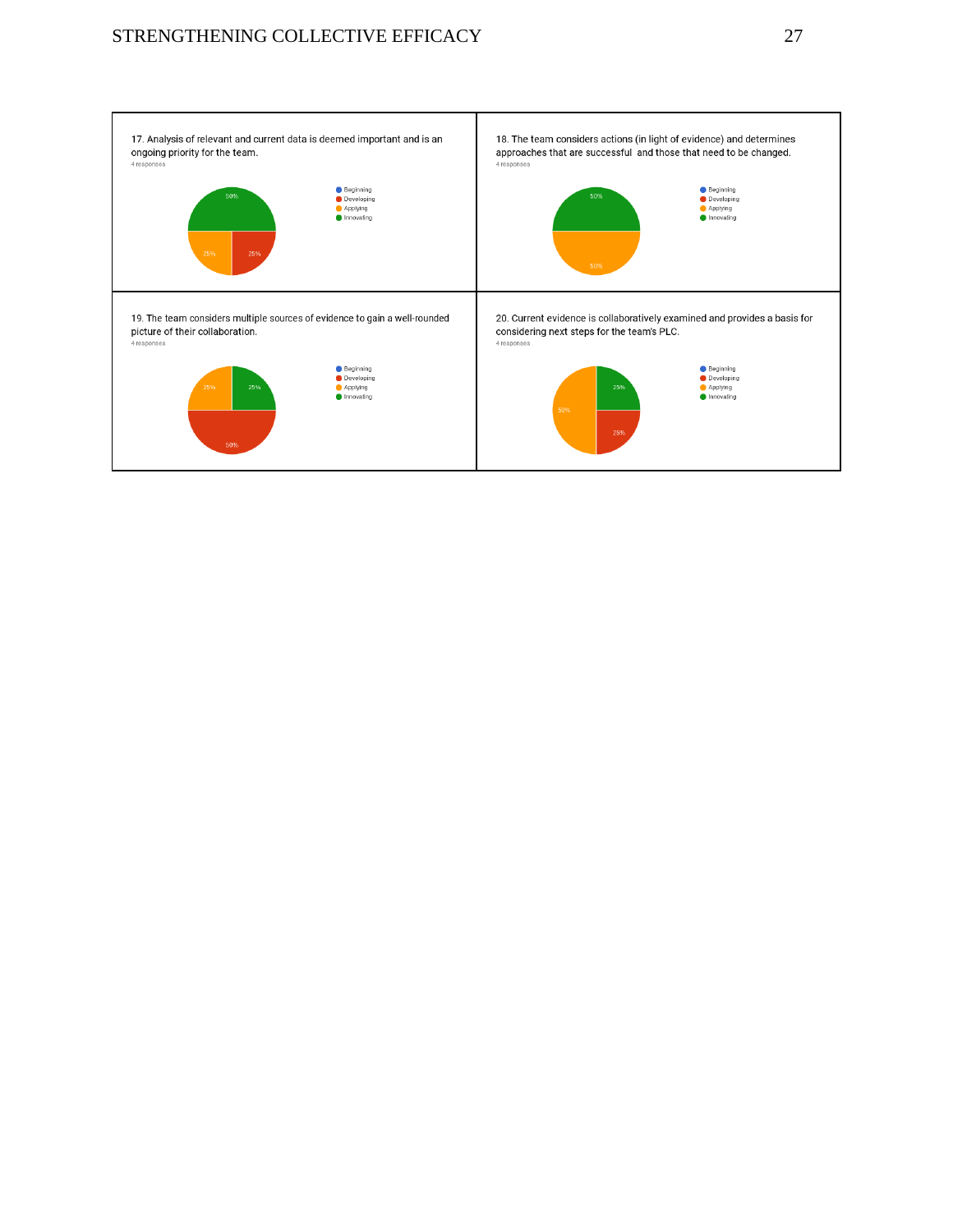## Appendix D

## 4th Grade PLC Norms Determined and Established 9/7/17

## **Norms:**

**We will...**

- come prepared with a realistic, student-centered agenda.
- be open-minded, positive, and take risks by contributing and accepting advice to determine next steps.
- participate by listening empty, asking questions, and by sharing work and ideas about best practices.
- collaboratively discuss ideas and decide what's best for students.
- strive for mastery by discussing and analyzing common work, the curriculum and resources.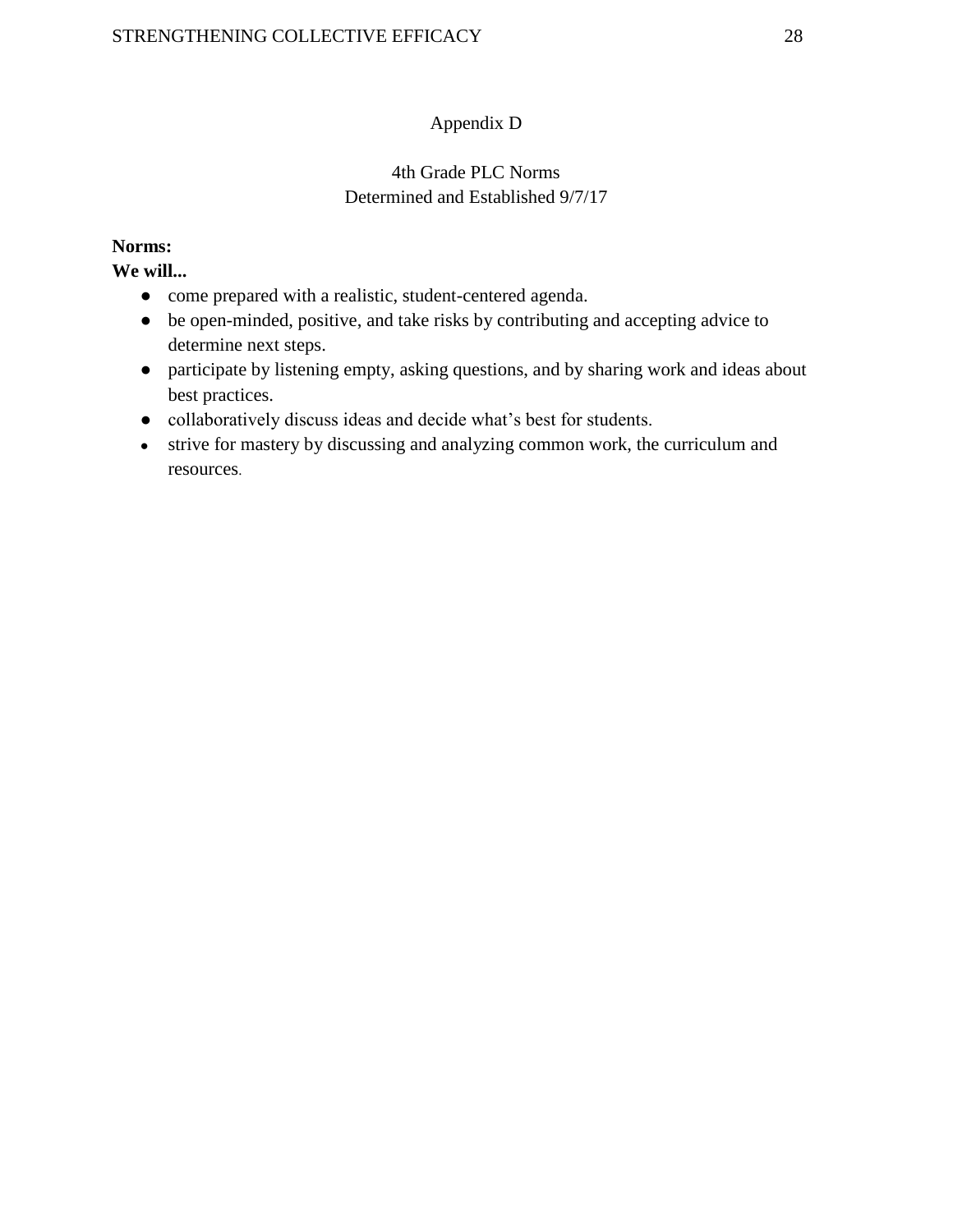# Appendix E

## Intentional Collaboration Data

# Norms Rating Scale

1- Not Applicable, 2- Partial, 3- Developing, 4-Operational

| <b>Date</b> | <b>Purpose</b>                          | <b>Protected/Intended/Planned</b> | <b>Norms Rating</b> |
|-------------|-----------------------------------------|-----------------------------------|---------------------|
| 8/22/17     | PLC 2:30-4:00                           | Protected                         | $\mathbf{1}$        |
| 8/29/17     | 4th Grade team planning:<br>$4:20-6:00$ | Intended                          | 1                   |
| 8/31/17     | 4th Grade PLC 8:30-9:15                 | Protected                         | $\mathbf{1}$        |
| 9/1/17      | 4th Grade team planning 4:15-<br>5:30   | Planned                           | 1                   |
| 9/5/17      | 4th Grade Planning 4:15-6:00            | Intended                          | $\mathbf{1}$        |
| 9/7/17      | 4th Grade PLC 8:30-9:15                 | Protected                         | $\overline{2}$      |
| 9/8/17      | 4th Grade Planning 4:15-5:00            | Planned                           | $\overline{2}$      |
| 9/11/17     | 4th Grade PLC 2:55-4:00                 | Protected                         | $\overline{2}$      |
| 9/12/17     | 4th Grade planning 4:20-6:00            | Intended                          | $\overline{2}$      |
| 9/14/17     | 4th Grade PLC 8:30-9:15                 | Protected                         | 3                   |
| 9/15/17     | 4th Grade Planning 4:15-5:00            | Planned                           | 3                   |
| 9/18/17     | 4th Grade PLC 3:00-4:00                 | Protected                         | 3                   |
| 9/18/17     | 4th Grade Planning 4:00-6:00            | Intended                          | 3                   |
| 9/20/17     | 4th Grade Planning 4:30-5:30            | Planned                           | $\overline{3}$      |
| 9/21/17     | 4th Grade PLC 8:30-9:15                 | Protected                         | $\overline{4}$      |
| 9/25/17     | 4th Grade PLC 3:00-4:00                 | Protected                         | $\overline{3}$      |
| 9/25/17     | 4th Grade Planning 4-4:30               | Intended                          | 3                   |